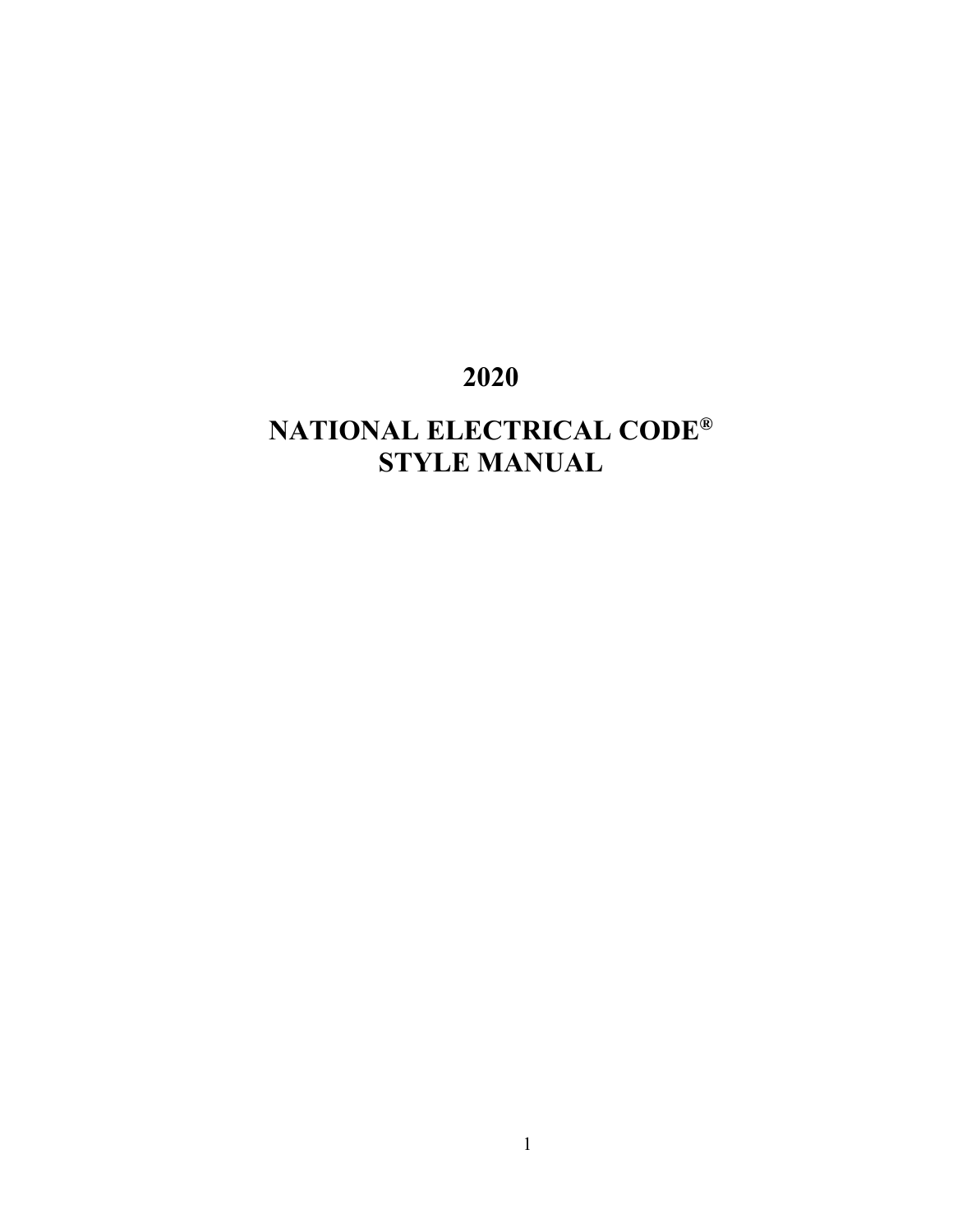### **FOREWORD**

### August 2020

The *National Electrical Code®* is used nationally and internationally as the basis for safeguarding persons, buildings, and their contents from hazards arising from the use of electricity. It is vitally important that the text be as explicit as possible, and that maximum consistency be achieved in the language used in the text. The *Code* contains those provisions considered necessary for safety and thus is widely used as a basis for legal enforcement in the installation of electrical conductors and equipment in buildings and certain other premises (as detailed in the *Code* itself); this places a major responsibility on those involved in the preparation of document text to use forms of expression that promote uniform interpretation.

The National Electrical Code Correlating Committee has recognized these responsibilities and has issued this manual.

**Preparation and Date of Adoption.** This manual was originally prepared by the Editorial Task Group of the National Electrical Code Committee and adopted by the National Electrical Code Correlating Committee on May 13, 1969. It was amended September 22, 1975, October 11, 1984, October 12, 1989, and May 9, 1994.

In January 1999, the Correlating Committee Task Group on the Usability of the NEC rewrote the manual. It was adopted by the National Electrical Code Correlating Committee on March 19, 1999 and by the Standards Council on April 15, 1999. It was amended March 1, 2001, January 15, 2003, and August 9, 2011, August 2015, and December 2020.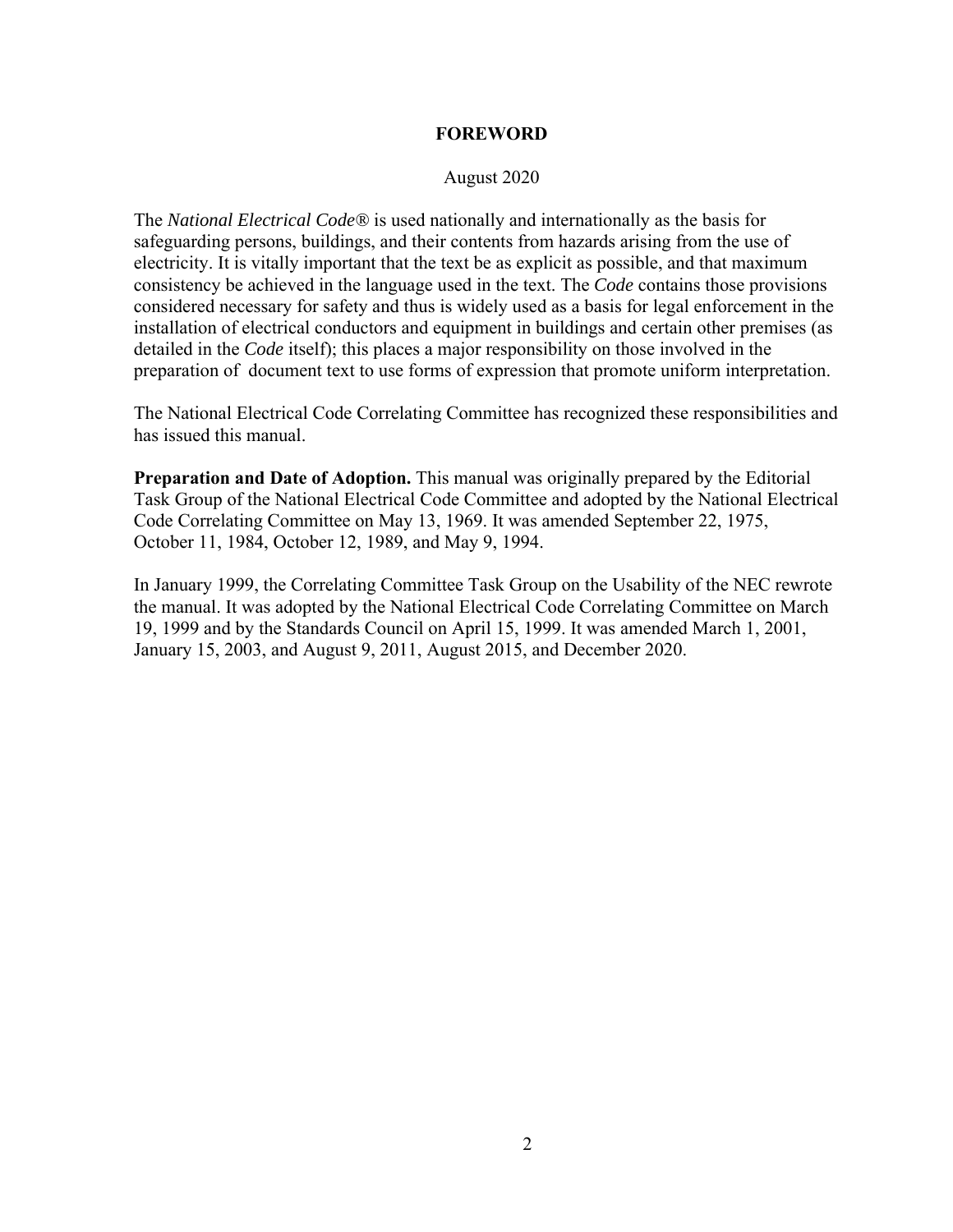| .2                                                             |                                                                   |    |  |
|----------------------------------------------------------------|-------------------------------------------------------------------|----|--|
|                                                                | <b>Chapter 1 General</b>                                          | 4  |  |
| 1.1                                                            |                                                                   |    |  |
| 1.2                                                            | Scope                                                             |    |  |
| 1.3                                                            |                                                                   |    |  |
| 1.4                                                            |                                                                   |    |  |
|                                                                | <b>Chapter 2 Document Structure and Numbering</b>                 | 5  |  |
| 2.1                                                            |                                                                   |    |  |
| 2.2                                                            |                                                                   |    |  |
| 2.3                                                            |                                                                   |    |  |
| 2.4                                                            |                                                                   |    |  |
| 2.5                                                            |                                                                   |    |  |
| 2.6                                                            | Exceptions                                                        | 14 |  |
|                                                                | <b>Chapter 3 Editorial Guidelines</b>                             | 15 |  |
| 3.1                                                            | Mandatory Rules, Permissive Rules, and Explanatory Information 15 |    |  |
| 3.2                                                            | <b>Word Choices</b>                                               | 17 |  |
| 3.3                                                            | <b>Writing Style</b>                                              | 20 |  |
|                                                                | <b>Chapter 4 References and Extracts</b>                          | 24 |  |
| 4.1                                                            | References to Other Rules Within the Documents                    | 24 |  |
| 4.2                                                            | References to Other Standards                                     | 25 |  |
| 4.3                                                            | <b>Extracted Materials</b>                                        | 25 |  |
| <b>Annex A</b> — Standard Terms and Units of Measurement<br>30 |                                                                   |    |  |
|                                                                | <b>Annex B — Conversion Reference Table</b><br>41                 |    |  |
|                                                                | <b>Index</b><br>44                                                |    |  |

# **TABLE OF CONTENTS**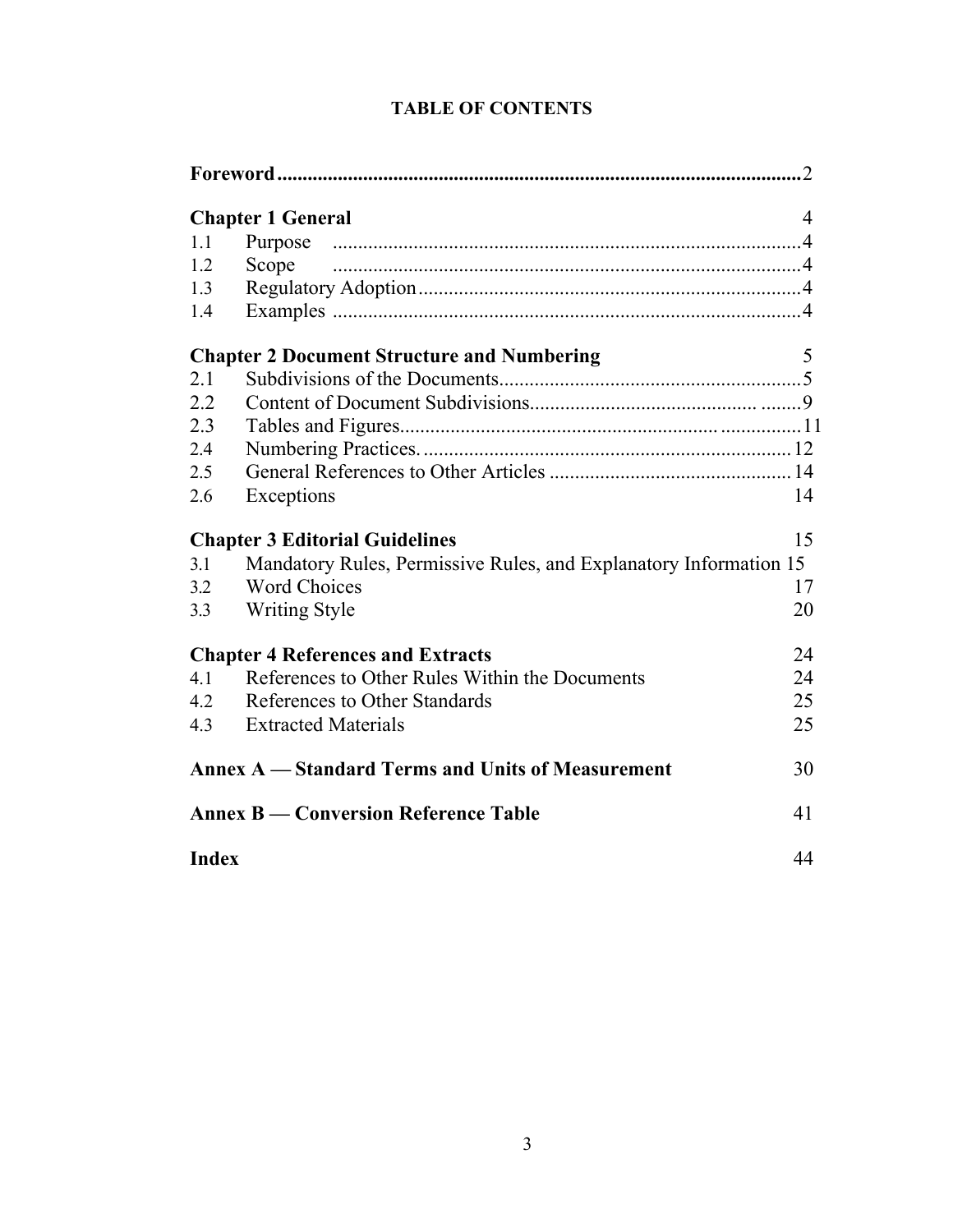# **NATIONAL ELECTRICAL CODE (NEC®) STYLE MANUAL**

# **CHAPTER 1 GENERAL**

**1.1 Purpose.** The *National Electrical Code (NEC) Style Manual* is prepared under the guidance of the NEC Correlating Committee and is used to advise members of the National Electrical Code Committee and the Technical Committee on Electrical Safety in the Workplace on the required editorial style and arrangement of their respective documents. It is intended to be used as a practical working tool to assist in making the documents as clear, usable, and unambiguous as possible.

**1.2 Scope.** This manual provides editorial and administrative requirements for writing NFPA 70®, *National Electrical Code,* and NFPA *70E*®, *Standard for Electrical Safety in the Workplace®*. Except as otherwise specified in this manual, the *National Electrical Code* and the *Standard for Electrical Safety in the Workplace* shall comply with the *Manual of Style for NFPA Technical Committee Documents*. For the purposes of this manual, use of the term *document* or *documents* includes *NFPA 70*, *National Electrical Code,* and NFPA *70E*, *Standard for Electrical Safety in the Workplace,* unless specifically stated otherwise. Additionally, unless specifically stated otherwise, use of the term *technical committee (TC)* includes the NEC code-making panels and the NFPA *70E* technical committee.

**1.2.1 Requirements Not Included.** The *NEC Style Manual* does not include many purely editorial and stylistic matters, including, but not limited to, the formatting of tables, and capitalization practices. For information on these editorial guidelines, see the *Manual of Style for NFPA Technical Committee Documents*.

**1.2.2 Format.** These documents are formatted differently from other NFPA standards. Examples of these differences include, but are not limited to, arrangement of the document, its internal numbering system, and use of informational notes. The National Electrical Code Correlating Committee staff liaison shall be responsible for recommending to the correlating committee resolutions of any apparent conflicts or discrepancies between the *Manual of Style for NFPA Technical Committee Documents* and this manual.

**1.3 Regulatory Adoption.** Because these documents are intended to be suitable for adoption as regulatory documents, it is important that they contain clearly stated mandatory requirements in the document text. This should encourage uniform adoption without alterations.

**1.4 Examples.** The examples shown throughout this manual are intended to be representative of the style and arrangement of the text. The actual text used in the example may or may not match the current document text.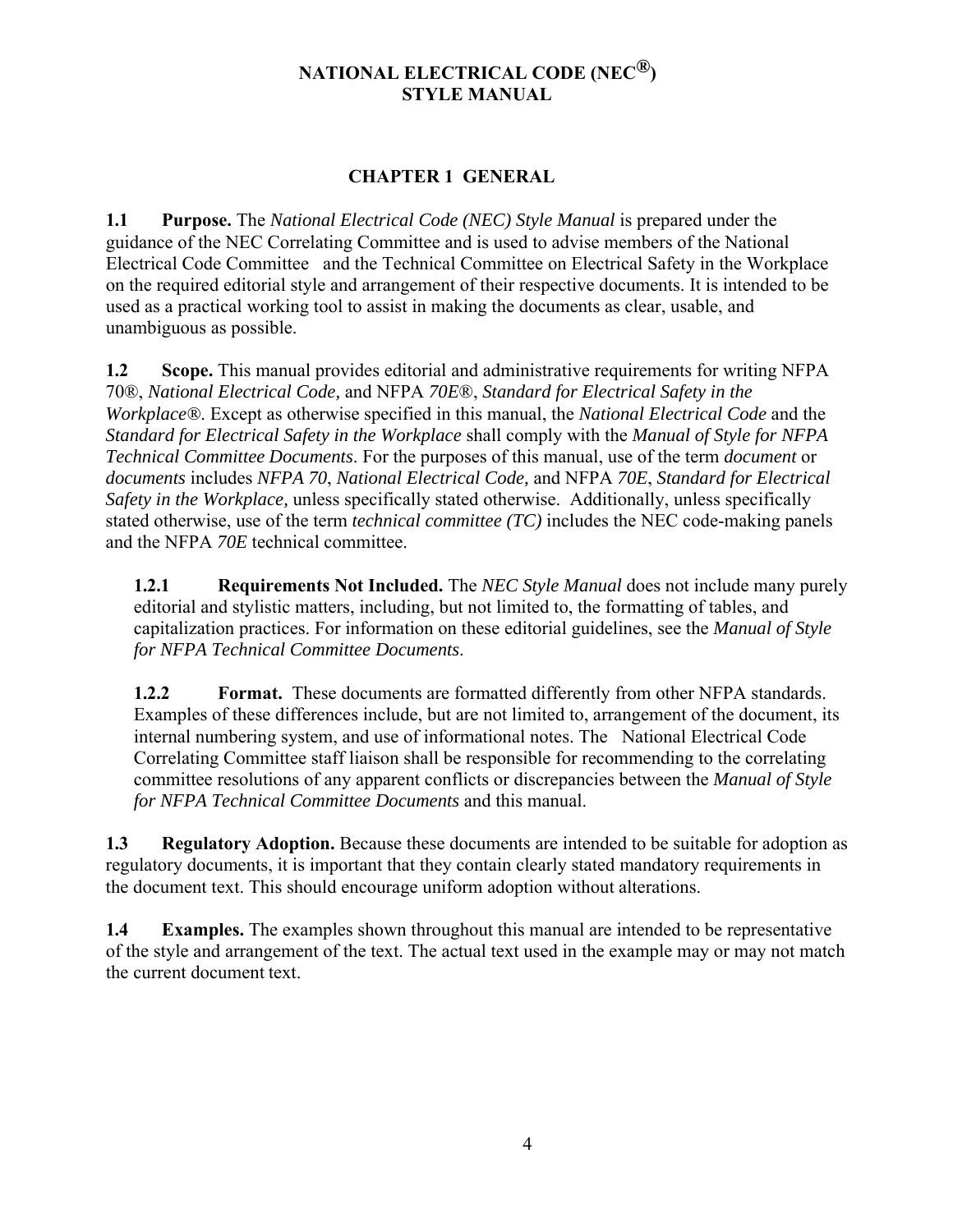### **CHAPTER 2 DOCUMENT STRUCTURE AND NUMBERING**

- **2.1 Subdivisions of the Documents***.* Documents shall be organized as follows.
	- **2.1.1 Introduction.** Article 90 contains the scope, purpose, and administrative provisions.

**2.1.2 Chapters.** Chapters are major subdivisions of the document that cover broad areas and are divided into articles.

**2.1.2.1** *National Electrical Code (NFPA 70)***.** Chapters in *NFPA 70*, *National Electrical Code,* shall be organized as follows:

> *Chapter 1 General Article 100 — Definitions Article 110 — Requirements for Electrical Installations*

*Chapter 2 Wiring and Protection Articles 200–299* 

*Chapter 3 Wiring Methods and Materials Articles 300–399* 

*Chapter 4 Equipment for General Use Articles 400–499* 

*Chapter 5 Special Occupancies Articles 500–599* 

*Chapter 6 Special Equipment Articles 600–699* 

*Chapter 7 Special Conditions Articles 700–799* 

*Chapter 8 Communications Systems Articles 800–899* 

*Chapter 9 T a b l e s* 

**2.1.2.2** *Standard on Electrical Safety in the Workplace* **(NFPA** *70E***).** Chapters in NFPA *70E*, *Standard for Electrical Safety in the Workplace,* shall be organized as follows:

> *Chapter 1 Safety-Related Work Practices Article 100 — Definitions Articles 105–199*

*Chapter 2 Safety-Related Maintenance Requirements Articles 200–299* 

*Chapter 3 Safety Requirements for Special Equipment Articles 300–399* 

**2.1.3 Articles.** Articles are chapter subdivisions that cover a specific subject such as grounding and bonding, overcurrent protection, luminaires, and so on. Each article shall have a title. Articles are divided into sections and sometimes into parts.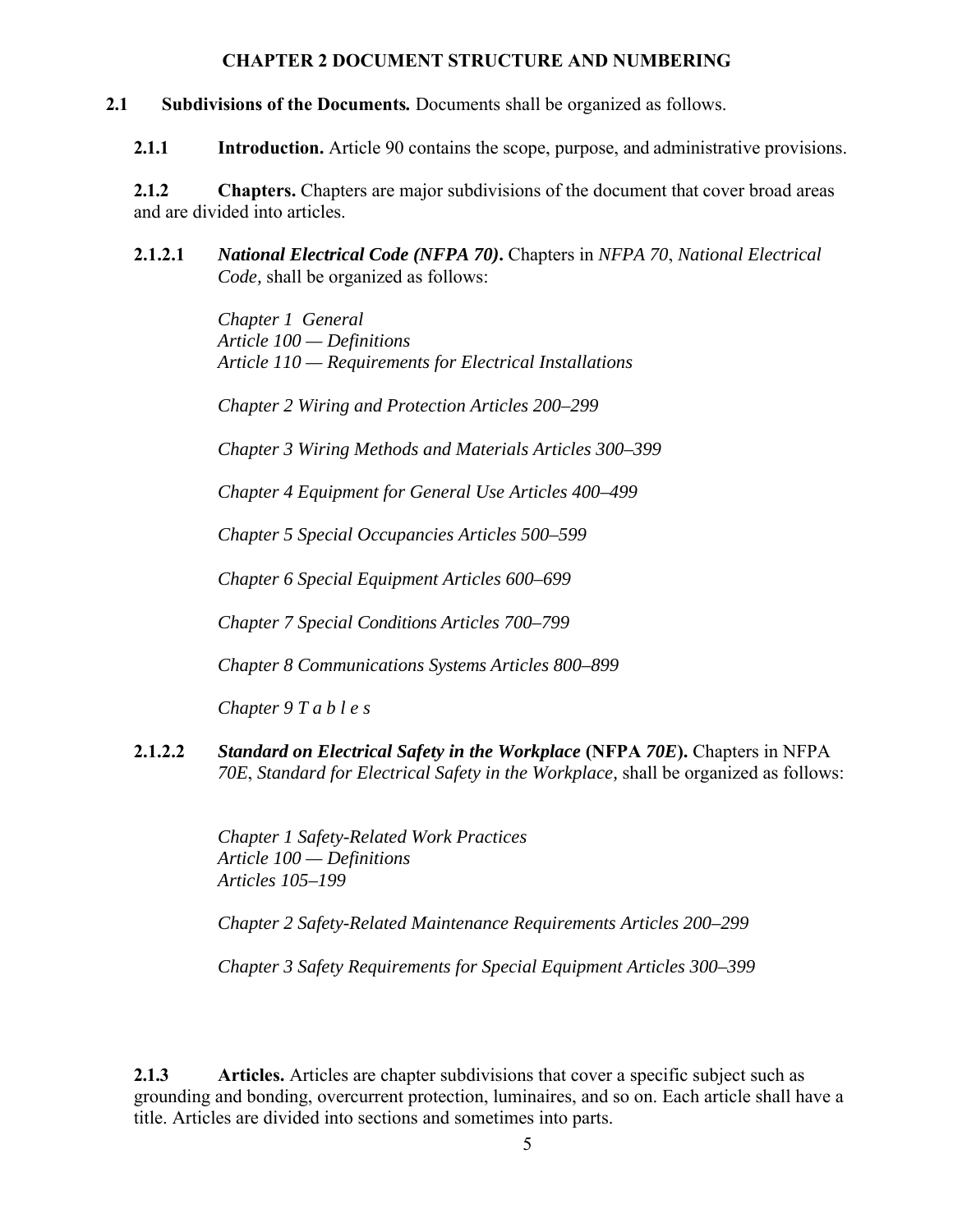**2.1.4 Parts.** If an article is sufficiently large, or where necessary to logically group requirements, it shall be permitted to be subdivided into parts that correspond to logical groupings of information. Parts shall have titles and shall be designated by Roman numerals. *(See example.)* Parts typically consist of a number of sections; see 2.4.2.1 for section numbering in articles that are subdivided into parts. Where an article contains multiple parts and includes general installation requirements, such requirements shall be located in the first part titled "Part I. General". Part titles shall be descriptive and as concise as possible.

#### Example:

Part I. General Part II. Installation Part III. Construction Specifications

**2.1.5 Subdividing Sections.** Sections shall be permitted to be subdivided for clarity, with each subdivision representing either a rule or a part of a rule. Up to three levels of subdivisions shall be permitted, and any level shall be permitted to contain a list.

#### Example:

### **Previous**

**230.66 Marking.** Service equipment rated at 1000 volts or less shall be marked to identify it as being suitable for use as service equipment. All service equipment shall be listed or field labeled. Individual meter socket enclosures shall not be considered service equipment but shall be listed and rated for the voltage and ampacity of the service.

*Exception: Meter sockets supplied by and under the exclusive control of an electric utility shall not be required to be listed.* 

### **Preferred**

### **230.66 Marking.**

#### **(A) General.**

Service equipment rated at 1000 volts or less shall be marked to identify it as being suitable for use as service equipment. All service equipment shall be listed or field evaluated.

### **(B) Meter Sockets.**

Meter sockets shall not be considered service equipment but shall be listed and rated for the voltage and current rating of the service.

*Exception: Meter sockets supplied by and under the exclusive control of an electric utility shall not be required to be listed*

**2.1.5.1 List Formats.** Lists are a method of structuring the items necessary to complete a rule. Lists in any subdivision level or exception shall be numbered, and listed items shall be single words, phrases, or sentences. Items in a list shall not contain titles. Multilevel list items shall be arranged alternately in numerical and alphabetical order.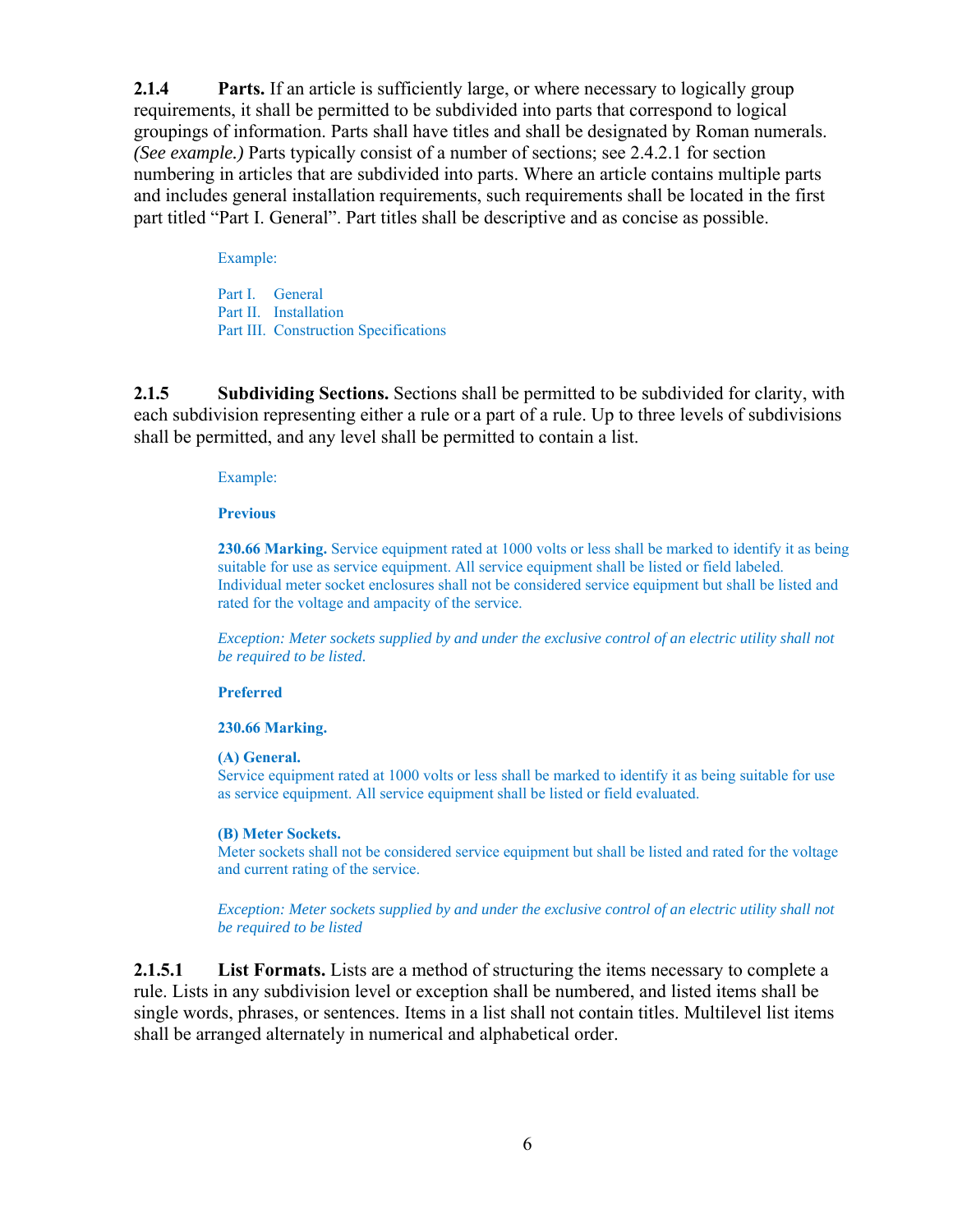#### Example:

### **Previous**

**220.53 Appliance Load — Dwelling Unit(s).** It shall be permissible to apply a demand factor of 75 percent to the nameplate rating load of four or more appliances fastened in place, other than electric ranges, clothes dryers, space-heating equipment, or air-conditioning equipment, that are served by the same feeder or service in a one-family, two-family, or multifamily dwelling.

### **Preferred**

### **220.53 Appliance Load — Dwelling Unit(s).**

It shall be permissible to apply a demand factor of 75 percent to the nameplate rating load of four or more appliances rated  $\frac{1}{4}$  hp or greater, or 500 watts or greater, that are fastened in place, and that are served by the same feeder or service in a one-family, two-family, or multifamily dwelling. This demand factor shall not apply to the following:

- (1) Household electric cooking equipment that is fastened in place
- (2) Clothes dryers
- (3) Space heating equipment
- (4) Air-conditioning equipment

**2.1.5.2 Subdivision Titles.** First and second level subdivisions shall have titles. Third level subdivisions shall be permitted to have titles.

**2.1.5.3 References to Subdivisions.** References to subdivisions within a requirement shall include the section number prior to the subdivision.

**2.1.5.4** Subdivision Example. The following illustrates typical subdivision numbering with lists (see also 2.4):

| Chapter                            | <b>Wiring and Protection</b>                                                                                                                                                                                                                                                                                                                                                                    |
|------------------------------------|-------------------------------------------------------------------------------------------------------------------------------------------------------------------------------------------------------------------------------------------------------------------------------------------------------------------------------------------------------------------------------------------------|
| Article                            | <b>210 Branch Circuits</b>                                                                                                                                                                                                                                                                                                                                                                      |
| Part                               | <b>Part I. General</b>                                                                                                                                                                                                                                                                                                                                                                          |
| <b>Section</b>                     | 210.5 Identification for Branch Circuits.                                                                                                                                                                                                                                                                                                                                                       |
| <b>First level</b><br>subdivision  | (A) Grounded Conductor. The grounded conductor of a branch circuit shall be identified in<br>accordance with 200.6.                                                                                                                                                                                                                                                                             |
| <b>First level</b><br>subdivision  | (B) Equipment Grounding Conductor. The equipment grounding conductor shall be identified<br>in accordance with 250.119.                                                                                                                                                                                                                                                                         |
|                                    | (C) Identification of Ungrounded Conductors.                                                                                                                                                                                                                                                                                                                                                    |
| <b>First level</b><br>subdivision  | Ungrounded conductors shall be identified in accordance with $210.5(C)(1)$ or $(C)(2)$ , as<br>applicable.                                                                                                                                                                                                                                                                                      |
| <b>Second level</b><br>subdivision | (1) Branch Circuits Supplied from More Than One Nominal Voltage System. Where the<br>premises wiring system has branch circuits supplied from more than one nominal voltage system,<br>each ungrounded conductor of a branch circuit shall be identified by phase or line and system at<br>all termination, connection, and splice points in compliance with $210.5(C)(1)(a)$ and $(C)(1)(b)$ . |
| <b>Third level</b><br>subdivision  | (a) Means of Identification. The means of identification shall be permitted to be by separate color<br>coding, marking tape, tagging, or other approved means.                                                                                                                                                                                                                                  |

### Example: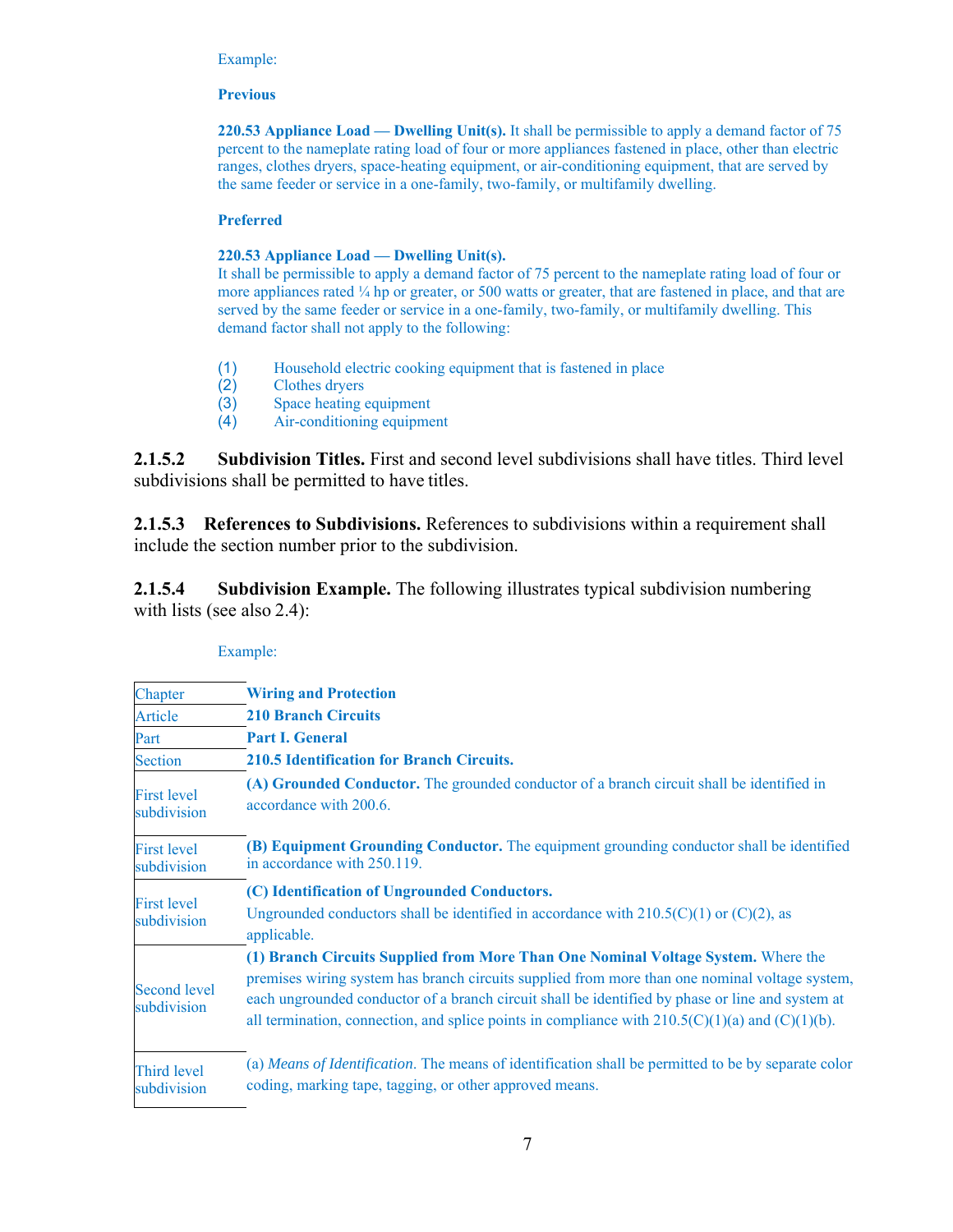| Third level<br>subdivision         | (b) Posting of Identification Means. The method utilized for conductors originating within each<br>branch-circuit panelboard or similar branch-circuit distribution equipment shall be documented<br>in a manner that is readily available or shall be permanently posted at each branch-circuit<br>panelboard or similar branch-circuit distribution equipment.                                                                                                                                                                                                                                                                                                                                                                                                                                                                                                                     |
|------------------------------------|--------------------------------------------------------------------------------------------------------------------------------------------------------------------------------------------------------------------------------------------------------------------------------------------------------------------------------------------------------------------------------------------------------------------------------------------------------------------------------------------------------------------------------------------------------------------------------------------------------------------------------------------------------------------------------------------------------------------------------------------------------------------------------------------------------------------------------------------------------------------------------------|
| <b>Second level</b><br>subdivision | (2) Branch Circuits Supplied from Direct-Current Systems. Where a branch circuit is<br>supplied from a dc system operating at more than 50 volts, each ungrounded conductor of 4<br>AWG or larger shall be identified by polarity at all termination, connection, and splice points by<br>marking tape, tagging, or other approved means; each ungrounded conductor of 6 AWG or<br>smaller shall be identified by polarity at all termination, connection, and splice points in<br>compliance with $210.5(C)(2)(a)$ and $(C)(2)(b)$ . The identification methods utilized for<br>conductors originating within each branch circuit panelboard or similar branch-circuit<br>distribution equipment shall be documented in a manner that is readily available or shall be<br>permanently posted at each branch circuit panelboard or similar branch-circuit distribution<br>equipment. |
| <b>Third level</b><br>subdivision  | (a) Positive Polarity, Sizes 6 AWG or Smaller. Where the positive polarity of a dc system does<br>not serve as the connection point for the grounded conductor, each positive ungrounded<br>conductor shall be identified by one of the following means:                                                                                                                                                                                                                                                                                                                                                                                                                                                                                                                                                                                                                             |
| <b>List Item</b>                   | (1) A continuous red outer finish                                                                                                                                                                                                                                                                                                                                                                                                                                                                                                                                                                                                                                                                                                                                                                                                                                                    |
| <b>List Item</b>                   | (2) A continuous red stripe durably marked along the conductor's entire length on insulation of a<br>color other than green, white, gray, or black                                                                                                                                                                                                                                                                                                                                                                                                                                                                                                                                                                                                                                                                                                                                   |
| <b>List Item</b>                   | $(3)$ Imprinted plus signs $(+)$ or the word POSITIVE or POS durably marked on insulation of a<br>color other than green, white, gray, or black, and repeated at intervals not exceeding 610 mm (24<br>in.) in accordance with 310.120(B)                                                                                                                                                                                                                                                                                                                                                                                                                                                                                                                                                                                                                                            |
| <b>Third level</b><br>subdivision  | (b) Negative Polarity, Sizes 6 AWG or Smaller. Where the negative polarity of a dc system does<br>not serve as the connection point for the grounded conductor, each negative ungrounded<br>conductor shall be identified by one of the following means:                                                                                                                                                                                                                                                                                                                                                                                                                                                                                                                                                                                                                             |
| <b>List Item</b>                   | (1) A continuous black outer finish                                                                                                                                                                                                                                                                                                                                                                                                                                                                                                                                                                                                                                                                                                                                                                                                                                                  |
| <b>List Item</b>                   | (2) A continuous black stripe durably marked along the conductor's entire length on insulation of<br>a color other than green, white, gray, or red                                                                                                                                                                                                                                                                                                                                                                                                                                                                                                                                                                                                                                                                                                                                   |

**2.1.6 Informative Annexes.** Annexes shall contain nonmandatory material, such as references, examples, calculations, and tables. Annexes do not form part of the requirements of the document, and a statement to that effect shall appear at the beginning of each annex. Annexes shall have titles and shall be designated by capital letters.

Example:

### **Informative Annex C Conduit, Tubing, and Cable Tray Fill for Conductors and Fixture Wires of the Same Size**

*This informative annex is not a part of the requirements of this Code but is included for informational purposes only.* 

**2.1.6.1 Cross-References Between Different Editions**. Annexes that are used to crossreference material from one edition of the document to another edition shall remain as an annex for a minimum of two document cycles. NFPA staff shall have the responsibility of updating any cross-reference annex.

# **2.2 Content of Document Subdivisions.**

**2.2.1 Scopes.** Each article shall have a scope, which shall be the first section of the article. Where an article has multiple parts, the scope shall be the first section in Part I. The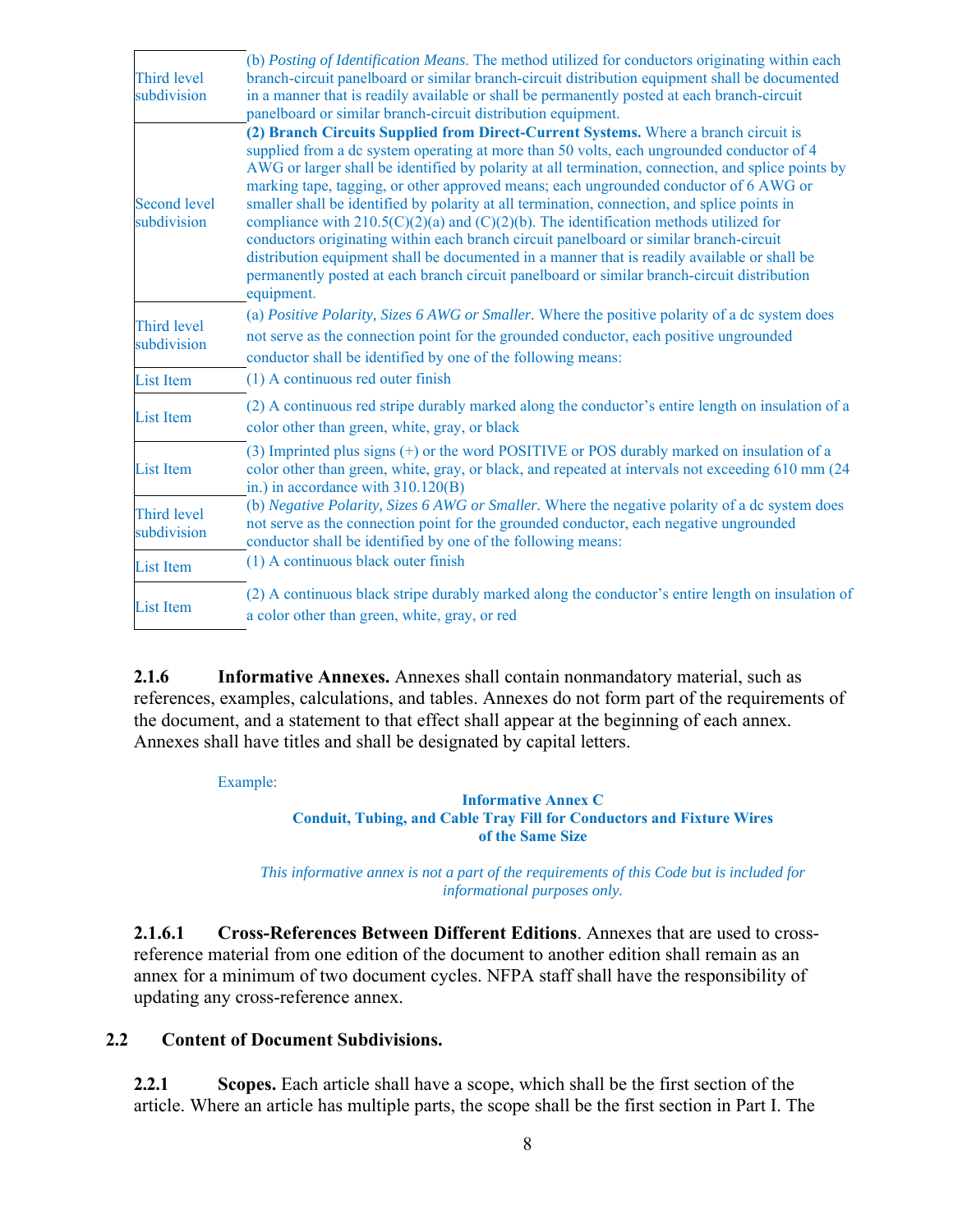approval of article scope statements is the responsibility of the National Electrical Code Correlating Committee.

Example:

**Article 230 Service Part I. General**  230.1 Scope

**2.2.2** Definitions. Definitions of terms used in the requirements of the document shall only be located in Article 100. Article 100 shall not be subdivided.

**2.2.2.1 Lists.** Numbered lists shall be permitted in definitions.

**2.2.2.2 Style.** Definitions shall be in alphabetical order and shall not contain the term that is being defined. Definitions shall not contain requirements or recommendations.

**2.2.2.3 Definition Title Structure.** Definitions that have subparts shall be listed alphabetically by the base term, with a comma and then the modifying descriptor.

Example:

**Circuit Breaker, Adjustable.** (Adjustable Circuit Breaker) **Circuit Breaker, Inverse Time.** (Inverse Time Circuit Breaker)

**2.2.2.3.1 Defined Term.** To assist in electronic searching, the defined term shall then appear in parentheses as it would be found in the document.

Example:

**Service Conductors, Overhead.** (Overhead Service Conductors)

The overhead conductors between the service point and the first point of connection to the serviceentrance conductors at the building or other structure. (CMP-10)

**2.2.2.3.2 Article Number.** For definitions that apply in only one article, the article number in parentheses shall follow the definition.

Example:

**Sign Body.** A portion of a sign that may provide protection from the weather but is not an electrical enclosure. (600) (CMP-18)

**2.2.2.3.3 Code-Making Panel Number.** For the *National Electrical Code*, the code-making panel responsible for the definition shall be identified in parentheses at the end of the definition following any extract or article information.

Example:

**Patient Bed Location.** The location of a patient sleeping bed, or the bed or procedure table of a Category 1 (critical care) space. [**99:**3.3.135] (517) (CMP-15)

**2.2.2.4 Terms with Multiple Definitions.** If two or more definitions exist for a term, a task group shall be formed to work on the development of a single acceptable definition. If this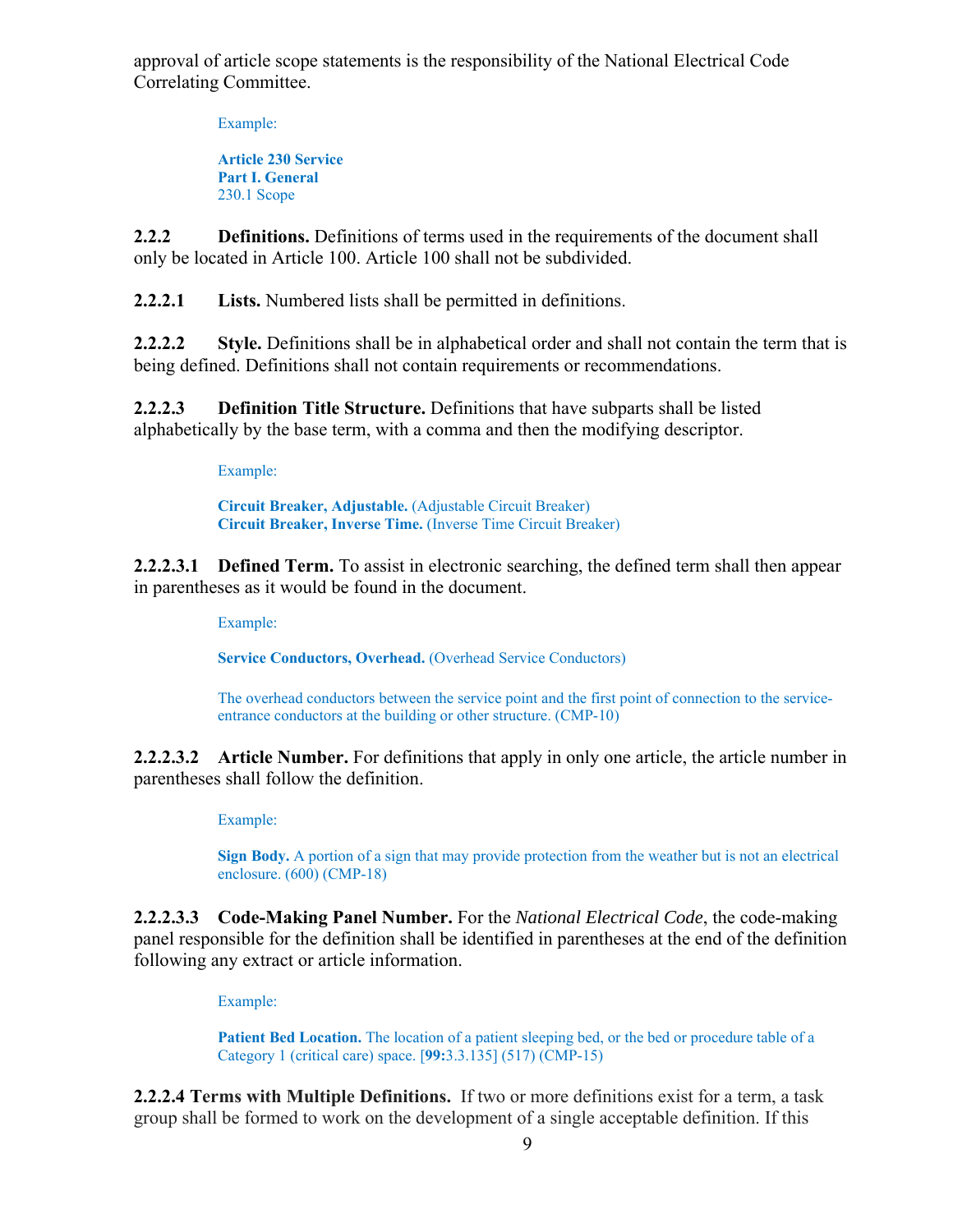cannot be accomplished, another term shall be selected or the term shall be identified in the context of the specific application.

Example:

**Accessible (as applied to equipment).** 

Capable of being reached for operation, renewal, and inspection. (CMP-1) **Accessible (as applied to wiring methods).** Capable of being removed or exposed without damaging the building structure or finish or not permanently closed in by the structure or finish of the building. (CMP-1)

**2.2.2.5 Synonyms, Similar Terms, or Alternate Terms.** If the defined term has synonyms, similar terms, or alternate terms associated with the main term that all are to be understood as having the same definition, the base term being defined shall be followed by the alternate term in parentheses.

Example:

**Attachment Plug (Plug Cap) (Plug).** A device that, by insertion in a receptacle, establishes a connection between the conductors of the attached flexible cord and the conductors connected permanently to the receptacle. (CMP-18)

**2.2.2.6 Definitions in Informative Annexes.** Definitions contained in annexes shall be used only in the context of that annex.

# **2.3 Tables and Figures.**

**2.3.1 Mandatory.** Tables and figures, including any accompanying notes, represent mandatory requirements, unless specifically noted as in 2.3.2. Tables and figures shall be referenced in the text and shall be designated by the section number in which they are referenced. Each table shall have a title and each figure shall have a caption. Titles and captions shall be as brief as possible, consistent, and clear.

Example:

**220.42 General Lighting.** The demand factors specified in Table 220.42 shall apply to that portion of the total branch circuit load calculated for general illumination. They shall not be applied in determining the number of branch circuits for general illumination.

**Table 220.42 Lighting Load Demand Factors**

**2.3.2 Nonmandatory.** When the document is adopted into law, graphics in the text of the document become mandatory. If a technical committee wishes to use a table or figure to illustrate only a typical situation, not a mandatory requirement, that table or figure shall be identified as an informational note or be placed in an annex. Each table shall have a title and each figure shall have a caption.

**2.4 Numbering Practices.** The following two practices are intended to improve document usability by preventing the continual renumbering of articles and sections from one edition to the next.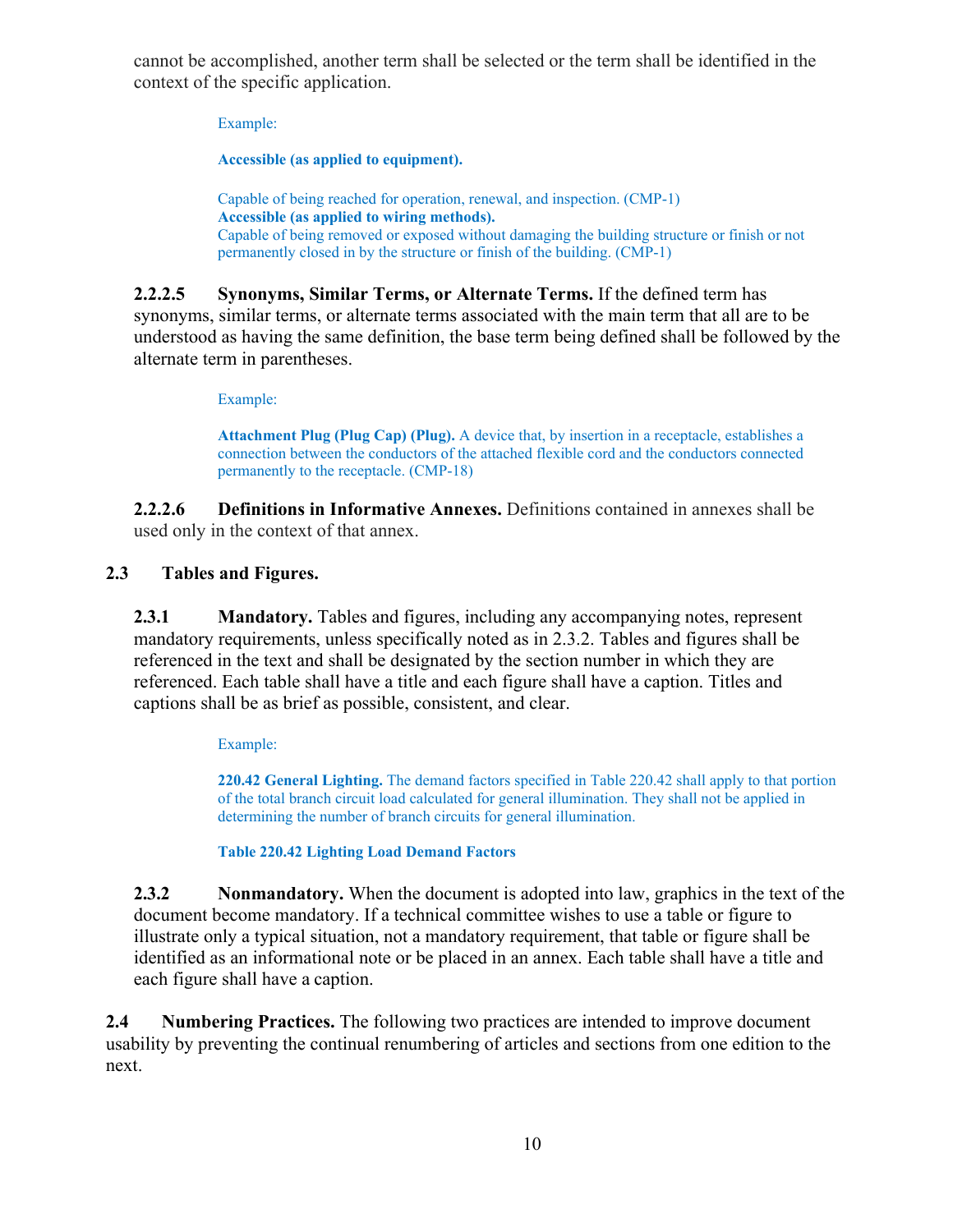**2.4.1 Parallel Numbering Within Similar Articles.** To the extent possible, technical committees are encouraged to use the same section numbers (and part numbers, where applicable) for the same purposes within articles covering similar subjects.

Example:

A typical family of articles might be organized as follows:

### **Article 330 Metal-Clad Cable: Type MC**

| Part I.   | <b>General</b>                     |
|-----------|------------------------------------|
| 330.1     | Scope.                             |
| 330.6     | Listing Requirements.              |
| Part II.  | <b>Installation</b>                |
| 330.10    | Uses Permitted.                    |
| 330.12    | Uses Not Permitted.                |
| Part III. | <b>Construction Specifications</b> |
| 330.104   | Conductors.                        |
| 330.112   | Insulation.                        |

**2.4.2 Nonconsecutive Numbering***.* Articles and sections in the documents are, in general, numbered consecutively. However, gaps or unused numbers are sometimes left for future articles and sections. Assigning numbers to new articles is the responsibility of the National Electrical Code Correlating Committee, advised by the NFPA staff editor. Assigning numbers to new sections within articles is the responsibility of technical committees, advised by the NFPA staff editor.

**2.4.2.1 Parts.** If an article is subdivided into parts, it is recommended that the section numbering within each part start with the next decade as a minimum to allow for future growth. New or significantly reorganized articles shall follow this numbering convention. Where an article has multiple parts, Part I shall be titled "General".

Example:

**Article 422 Appliances** 

**Part I. General** 422.1–422.6 **Part II. Installation** 422.10–422.23 **Part III. Disconnecting Means** 422.30–422.35 **Part IV. Construction Specifications** 422.40–422.48

**2.4.3 Numbering Informational Notes.** If there are two or more informational notes in a definition, section, or subdivision, consecutive numbering of the informational notes shall only occur in that definition, section, or subdivision.

Example:

**430.31 General.** Part III specifies overload devices intended to protect motors, motor-control apparatus, and motor branch-circuit conductors against excessive heating due to motor overloads and failure to start.

Informational Note No. 1: See Informative Annex D, Example D8.

Informational Note No. 2: See Article 100, for the definition of *Overload.*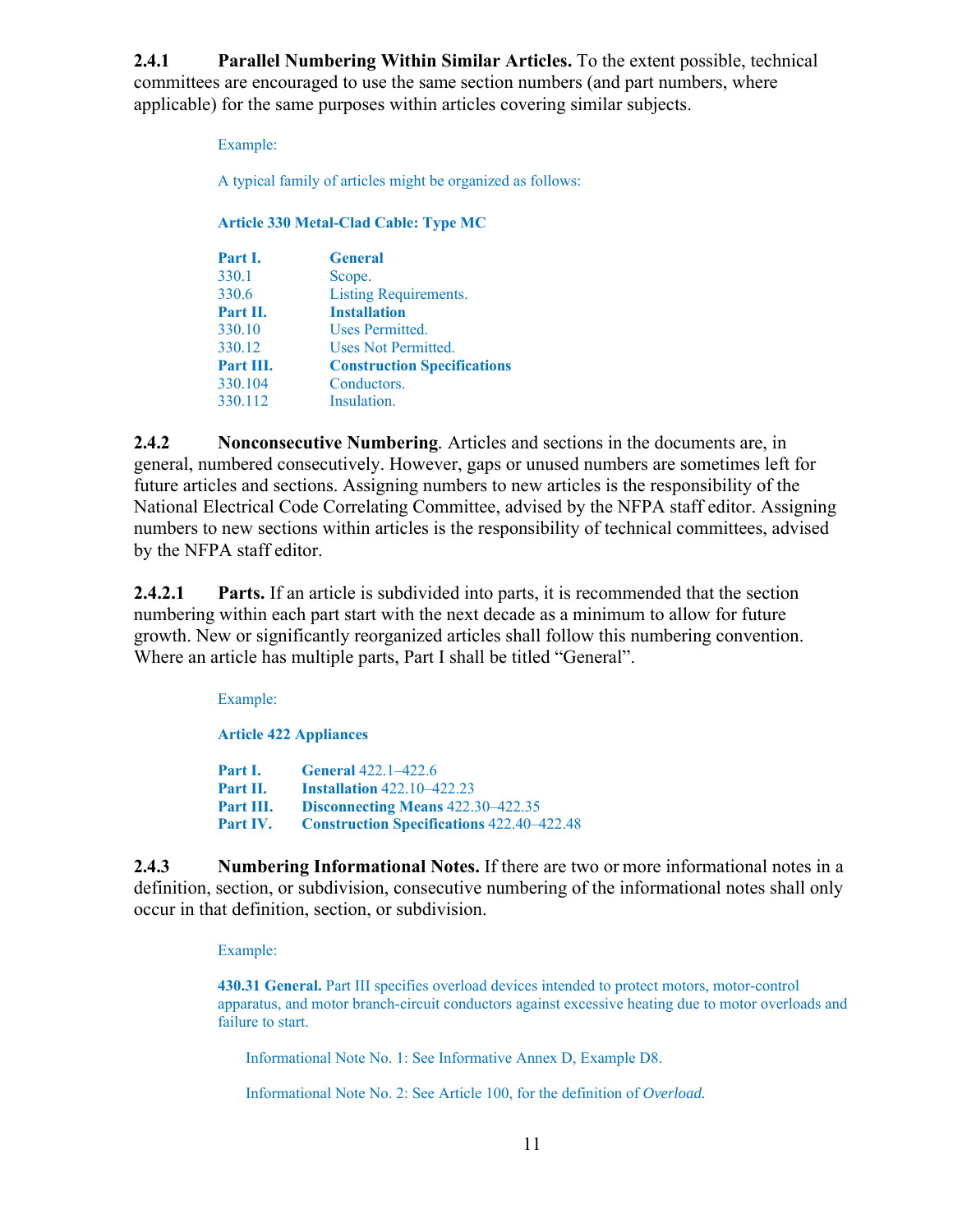These provisions shall not require overload protection where a power loss would cause a hazard, such as in the case of fire pumps.

Informational Note No. 3: See 695.7 for protection of fire pump supply conductor.

Part III shall not apply to motor circuits rated over 1000 volts, nominal.

Informational Note No. 4: See Part XI for over 1000 volts, nominal.

**2.4.4 Exceptions.** See 2.6.2 for the numbering of exceptions in the documents.

**2.5 General References to Other Articles.** If a listing is made of references to other articles under the section title "Other Articles," the listing shall be in table format and shall comply with 2.3.

# **2.6 Exceptions.**

**2.6.1 Placement and Order.** Exceptions shall immediately follow the main rule to which they apply. If exceptions are made to items such as within a numbered list or specific subdivision, the exception shall clearly indicate the items to which the exception applies. Exceptions containing the mandatory terms *shall* or *shall not* are to be listed first in the sequence. Permissive exceptions containing *shall be permitted* are to follow any mandatory exceptions and be listed in their order of importance as determined by the technical committee.

**2.6.2 Numbering**. If there are two or more consecutive exceptions, each shall be numbered.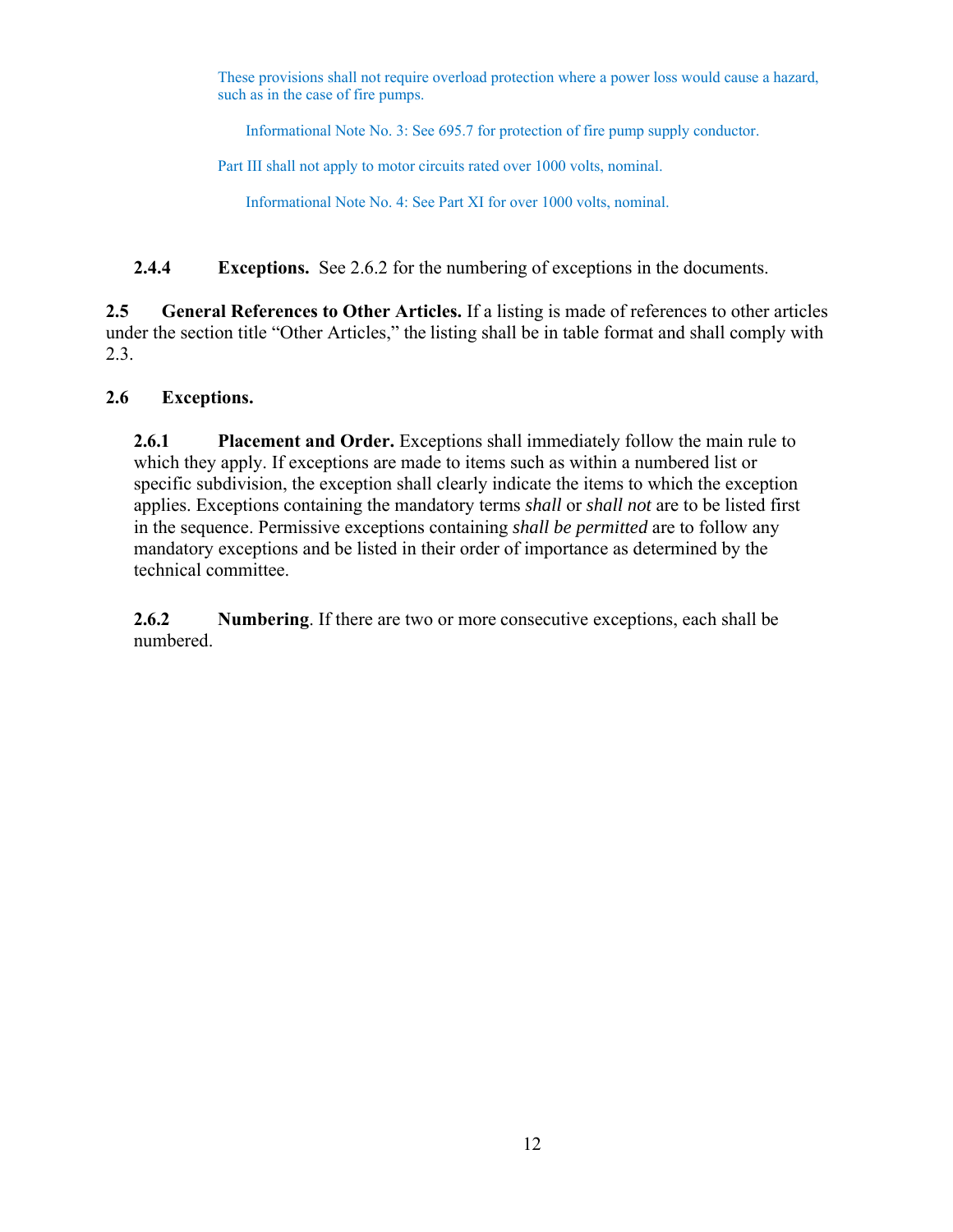# **CHAPTER 3 EDITORIAL GUIDELINES**

# **3.1 Mandatory Rules, Permissive Rules, and Explanatory Information.**

**3.1.1 Mandatory Rules.** *Shall, shall not,* and *shall not be* indicate mandatory rules. Terms such as *is to be*, *shall be not,* and *must,* whose meanings are less clear, shall not be used. The terms *may* or *can* shall not be used in mandatory rules.

**3.1.2 Permissive Rules.** *Shall be permitted* and *it shall be permissible* indicate allowed optional or alternate methods. (Note that these are still mandatory language and constitute rules.) The term *may* shall only be used where it recognizes a discretionary judgment on the part of an authority having jurisdiction or in an informational note.

# Example:

The authority having jurisdiction may waive specific requirements in the *Code* or permit alternate methods.

**3.1.3 Informational Notes.** Informational notes contain explanatory information and shall be located directly after the rule they apply to. Informational notes shall only be used where necessary to support or improve usability of the associated requirement. Informational notes shall not be written in mandatory language and shall not contain requirements, make interpretations, or make recommendations. If an Informational note is needed to explain the text of the document, consideration should be given to rewriting the text of the document to make the rule clear.

**3.1.3.1 Structure.** Informational notes that reference a requirement or another standard shall be structured with the referenced requirement or standard identified first followed by the explanatory text.

# Examples:

Informational Note: See UL 817, *Cord Sets and Power-Supply Cords*, and UL 62, *Flexible Cords and Cables*, for information on flexible cords and cables.

Informational Note: See Article 100 for the definition of *General-Use Switch*.

Informational Note: See ANSI/NEMA WD 6–2016, *Wiring Devices — Dimensional Specifications*, for receptacle configurations.

**3.1.4 Exceptions.** Exceptions to rules shall be used sparingly. If used, exceptions shall convey alternatives or differences to a basic rule. It is the responsibility of the technical committee to determine whether the principle can be expressed most effectively as a separate positive code rule or as an exception to a rule.

**3.1.4.1 Language.** Exceptions shall be permitted to use the term*s shall, shall not*, or *shall be permitted* depending on whether they specify a mandatory requirement that is (1) different from the rule, or (2) diametrically opposite to the rule, or (3) whether they permit, but do not require, a variance from the main rule. Exceptions shall be written in complete sentences.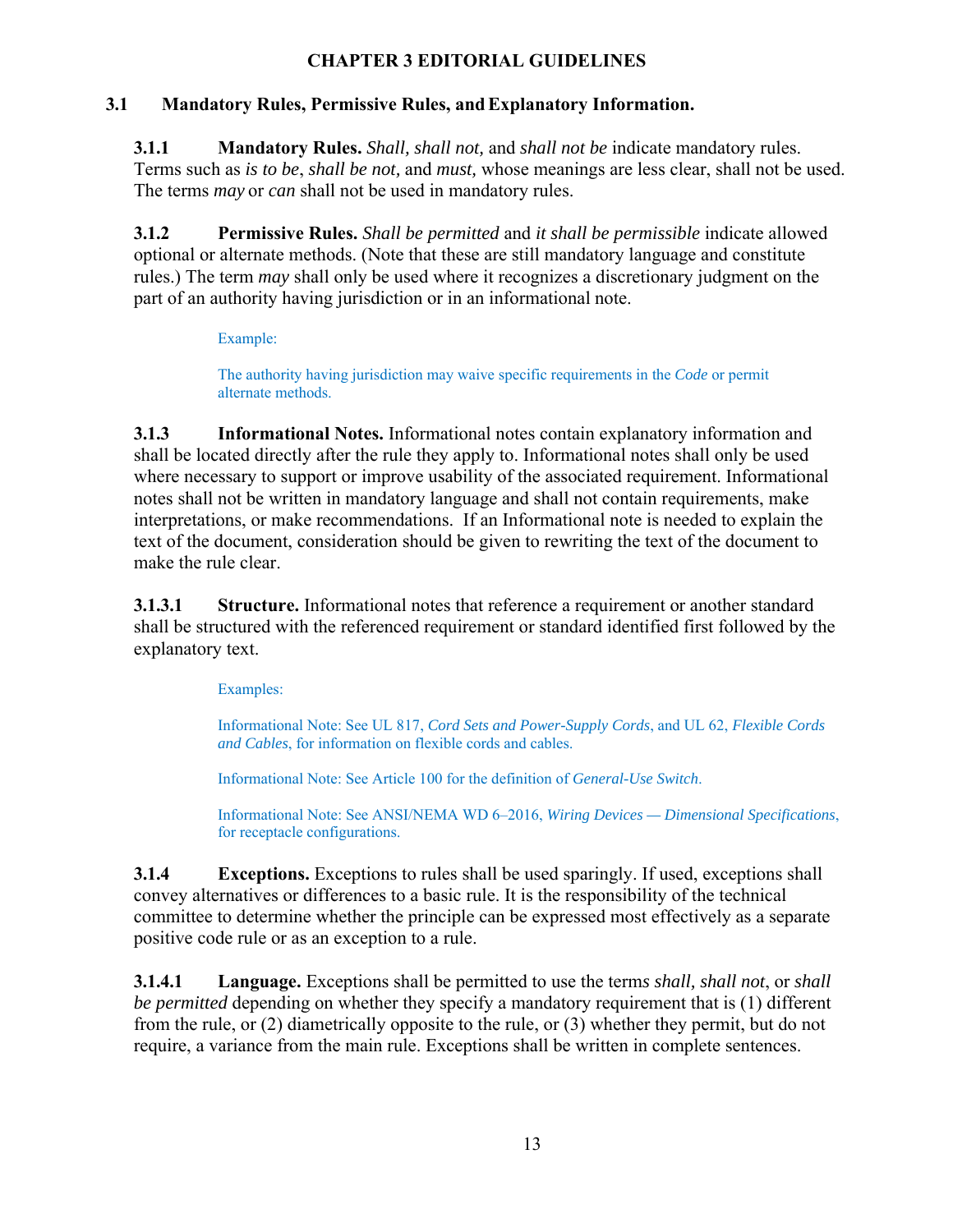**3.1.4.2 Excessive Numbers of Exceptions.** If the number of exceptions to a specific rule becomes excessive, the technical committee should consider a revision of the basic rule or a rearrangement of the section to better convey the objectives.

# **3.2 Word Choices.**

**3.2.1 Unenforceable Terms.** The documents shall not contain references or requirements that are unenforceable or vague. The terms contained in Table 3.2.1 shall be reviewed in context, and, if the resulting requirement is unenforceable or vague, the term shall not be used.

| Acceptable               | Adequate            | Adjacent        |
|--------------------------|---------------------|-----------------|
| Appreciable              | Appropriate         | Approximate(ly) |
| Available                | Avoid(ed)           | Can             |
| Care                     | Consider(ed)(ation) | Could           |
| Designed for the purpose | Desirable           | Easy(ily)       |
| Equivalent(ly)           | Familiar            | Feasible        |
| Few                      | Frequent(ly)        | Firmly          |
| Generally                | Good                | Lightly         |
| Likely                   | Legible(y)          | Many            |
| May                      | Maybe               | Metallic(ally)  |
| Might                    | Most(ly)            | Near(ly)        |
| Neat(1y)                 | Normal(ly)          | Note            |
| Periodic(ally)           | Practical(ly)       | Practices       |
| Prefer(red)              | Property)           | Ready(ily)      |
| Reasonable(y)            | Safe(ly)(ty)        | Satisfactory    |
| Secure(1y)               | Several             | Significant     |
| Similar                  | Substantial(ly)     | Sufficient(ly)  |
| Suitable                 | Usual(ly)           | Workmanlike     |

|  | Table 3.2.1 Possibly Unenforceable and Vague Terms |  |
|--|----------------------------------------------------|--|
|  |                                                    |  |

Example of unenforceable or vague terms:

**Correct:** Conduit shall be supported at intervals not exceeding 3 m (10 ft). **Incorrect:** Conduit shall be adequately supported at *periodic* intervals.

**3.2.2 Expressing Maximum and Minimum Limits.** Maximum and minimum limits shall be expressed with the types of wording shown in the following examples:

# Examples:

Shall not exceed 300 volts to ground . . . Shall have a clearance of not less than  $5 \text{ cm } (2 \text{ in})$ ... Shall be supported at intervals not exceeding 1.5 m (5 ft.)...

 **3.2.3 Acronyms and Uncommon Abbreviations.** All acronyms and any abbreviations that are not in common use shall be spelled out with the abbreviation following in parentheses for the first use of the term in the body of each article. Each subsequent use of the term in the article shall be permitted to be the acronym or abbreviation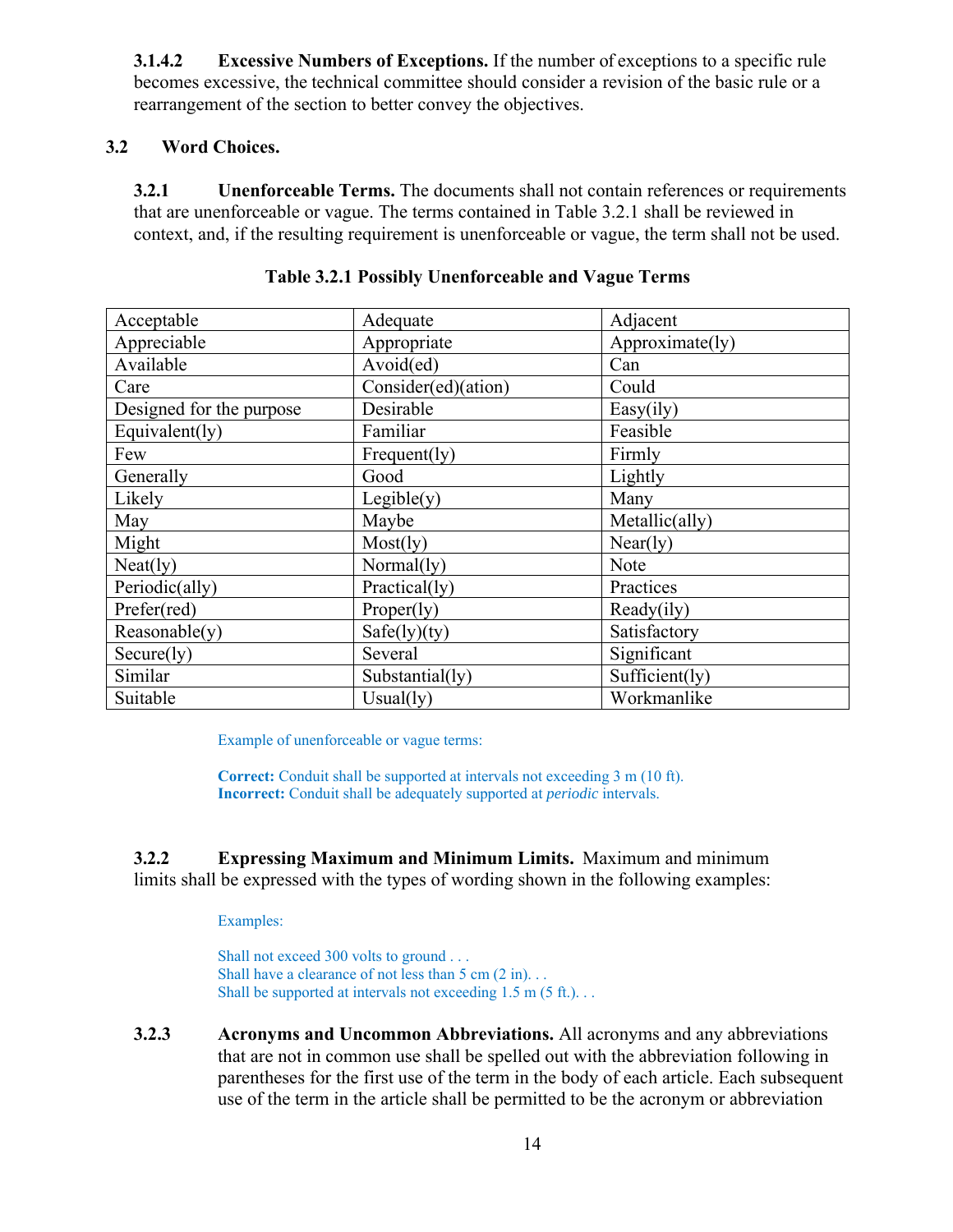only. Use of only the acronym or abbreviation for terms defined in Article 100 shall be permitted in subsequent uses throughout the document.

Examples:

# **Article 100**

**Ground-Fault Circuit Interrupter (GFCI).** 

A device intended for the protection of personnel that functions to de-energize a circuit or portion thereof within an established period of time when a ground-fault current exceeds the values established for a Class A device. (CMP-2)

# **Article 210**

**210.8 GFCI Protection for Personnel.** GFCI protection for personnel shall be provided as required in 210.8(A) through (F). The GFCI shall be installed in a readily accessible location.

**705.13 Power Control Systems (PCS).** A PCS shall be listed and evaluated to control the output of one or more power production sources, energy storage systems (ESS), and other equipment. The PCS shall limit current and loading on the busbars and conductors supplied by the PCS.

**3.2.4 Standard Terms.** Standard terms have been established through accepted use or by definition and are to be used in preference to similar terms that do not have such recognition. Annex A provides guidance for syntax, spelling, punctuation, and usage of many standard technical terms.

# **3.2.5 Consistent Application of Terms.**

**3.2.5.1 Ampacity.** The term *ampacity*, as defined in Article 100, applies to the currentcarrying capacity of conductors only. Therefore, this term shall be used in this sense, but only in this sense. (The ampacity of a 14 AWG copper conductor with 60°C insulation is 15.) On the other hand, switches, motors, and similar equipment are not rated in ampacities. Instead, they have current ratings, voltage ratings, horsepower ratings, and so on. Such equipment, therefore, shall not be specified or referred to in "ampacity" values.

**3.2.5.2 Authority Having Jurisdiction (AHJ).** The term used to indicate any kind of inspection authority, enforcement authority, or the like, shall be the AHJ. The use of this term will result in standardization, and it is in keeping with the term used in all other NFPA standards. This term is fully developed and explained in Paragraph 3.3.6.1 of the *NFPA Regulations Governing the Development of NFPA Standards.*

**3.2.5.3 Nationally Recognized Testing Laboratory.** Use of the terms "Nationally Recognized Testing Laboratory" or "NRTL" shall be avoided. The definition of *listed* in Article 100 provides the details necessary for application in the document. The Nationally Recognized Testing Laboratory program, also known as NRTL, is an OSHA program for the accreditation of laboratories that test products for the workplace and is not to be applied generally in the document. The preferred term to use is "Qualified Electrical Testing Laboratory."

**3.2.5.4 Requirements for Guarding.** Requirements for guarding shall be stated in as complete a manner as possible and in as nearly standardized form as can be reasonably achieved. For example, the two terms *protected against contact with live parts* and *protected against accidental contact with live parts* do not mean the same thing. It may be necessary for qualified persons to have access to live parts, or it may be desirable to provide varying degrees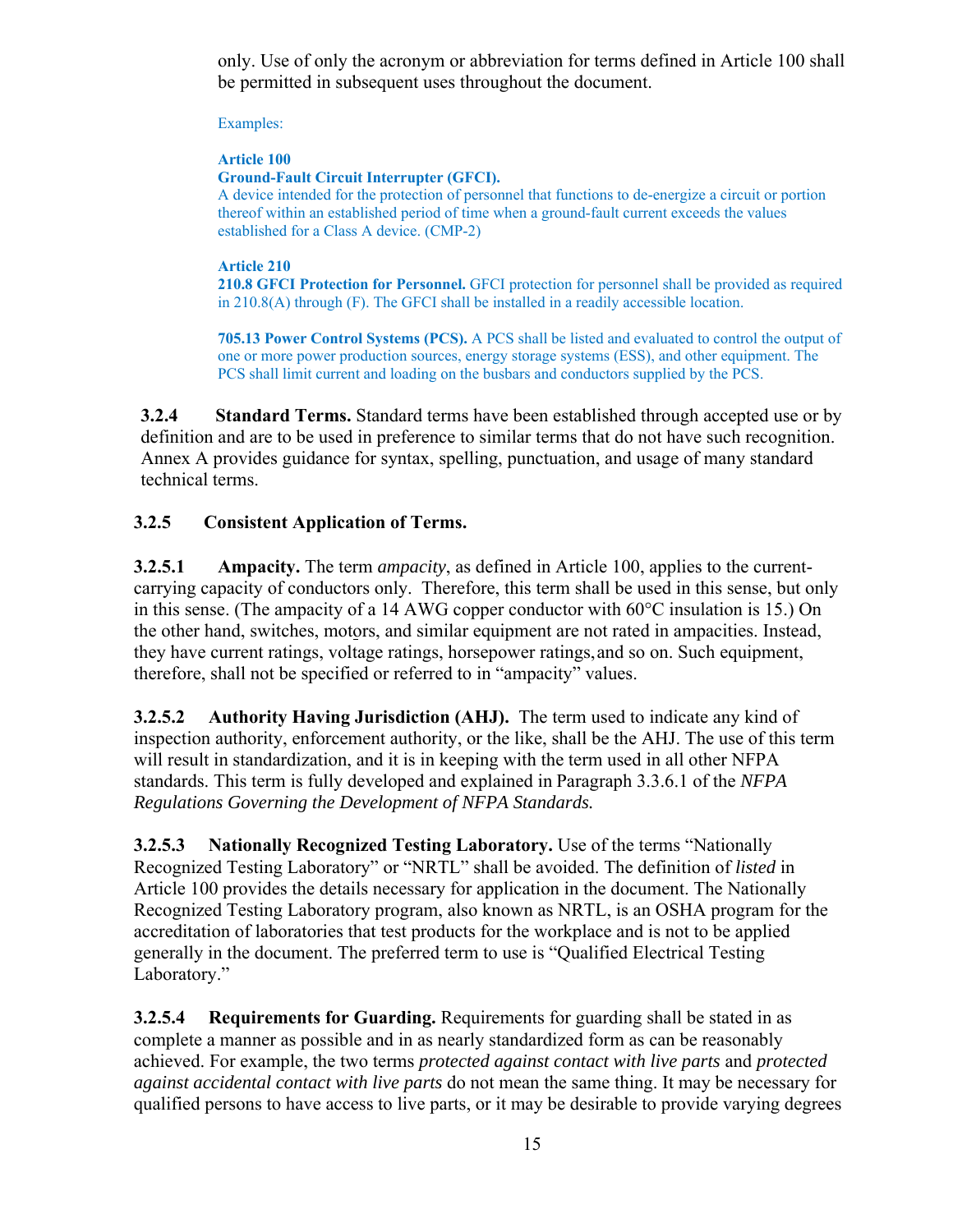of protection, depending on the location. Among other things, this distinction could affect the type of ventilation louvers or drains that would be acceptable for some types of equipment. The intent of the type and degree of protection should be clear.

# **3.2.5.5 Requirements for Protection Against Physical Damage**.

If *protection against physical damage* is to be one of the requirements, this can be standardized by the use of this terminology instead of using the phrase *provided with mechanical protection*  to mean the same thing. In many cases, one or two acceptable methods of providing the intended protection can be stated as examples for better understanding without restricting the rule to a specification-type requirement. There have been some cases, such as in the instance of grounding electrode conductors, where the means provided by the installer for protection against physical damage has impaired the electrical function of the conductor or equipment. This can be largely avoided by an explanatory note if the intent cannot be otherwise made sufficiently clear.

**3.2.5.6 Voltage.** The term *voltage* is well understood and shall be used in preference to other terms such as *potential*. Because *voltage* is expressed in volts, a requirement should be written to avoid repetition of this term if it is possible to do so without losing clarity.

Example:

**Correct:** A circuit supplying the primary of an isolating transformer shall not exceed 300 volts between conductors.

**Incorrect:** The voltage of a circuit supplying the primary of an isolating transformer shall not exceed 300 volts between conductors.

**3.2.6 Formulas and Equations.** Formulas and equations shall be expressed in standard mathematical symbols.

# **3.2.7 Units of Measurement.**

**3.2.7.1 Measurement System of Preference.** Metric units of measurement are in accordance with the modernized metric system known as the International System of Units (SI).

**3.2.7.2 Dual System of Units.** The SI units shall appear first, and the inch-pound units shall immediately follow in parenthesis. In tables the SI and inch-pound units shall appear in separate columns.

**3.2.7.3 Trade Sizes.** Where the actual measured size of a product is not the same as the nominal size, trade size designators shall be used rather than dimensions. Trade practices shall be followed in all cases.

**3.2.7.4 Extracted Material.** Where material is extracted from another standard, the context of the original material shall not be compromised or violated. Any editing of the extracted text shall be confined to making the style consistent with that of the *documents*.

**3.2.7.5 Industry Practice.** Where industry practice is to express units in inch-pound units, the inclusion of SI units shall not be required**.**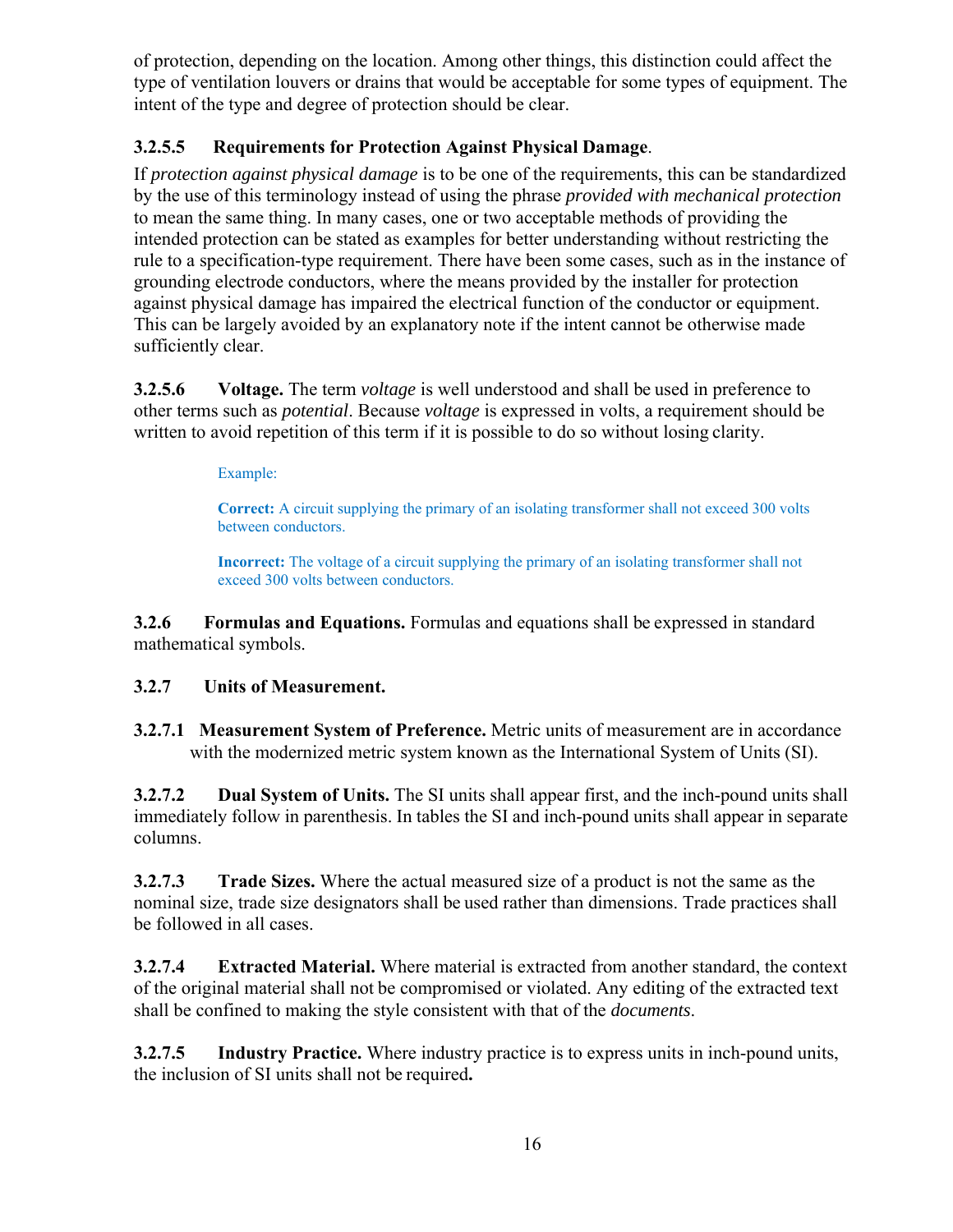**3.2.7.6 Safety.** Where hard conversion to SI would have a negative impact on safety, the soft conversion shall be used.

**3.2.7.7 Approximate Conversion.** The conversion from inch-pound units to SI units shall be permitted to be an approximate conversion.

**3.2.7.8 Standard Conversions.** See Annex B for information on standard conversions.

**3.2.7.9 Units.** For dimensions less than 1 m, the SI unit shall be expressed as mm. For dimensions from 1 m to less than 1 km, the SI units shall be expressed in m. For dimensions of 1 km or greater, the SI units shall be expressed as km.

**3.3 Writing Style.** These guidelines shall be followed to help produce clear, unambiguous language.

# **3.3.1 General Guidelines.**

**3.3.1.1** Write in present tense; do not write in future tense.

Example:

**Correct:** No conductor shall be used in such a manner that its operating temperature exceeds that designated for the type of insulated conductor involved.

**Incorrect:** No conductor shall be used in such a manner that its operating temperature will exceed that designated for the type of insulated conductor involved.

**3.3.1.2** Use simple declarative sentence structure and keep sentences short. Writing rules in long sentences full of commas, dependent clauses, and parenthetical expressions often creates confusion and misunderstanding. The requirement can be written in two or more short sentences, expressed using a list or table, or both.

# Example:

**Correct:** 

**(A) Occupancy Limitation**. In dwelling units and guest rooms or guest suites of hotels, motels, and similar occupancies, the voltage shall not exceed 120 volts, nominal, between conductors that supply the terminals of the following:

(1) Luminaires

(2) Cord-and-plug-connected loads 1440 volt-amperes, nominal, or less than ¼ hp

**(B) 120 Volts Between Conductors.** Circuits not exceeding 120 volts, nominal, between conductors shall be permitted to supply the following:

- (1) The terminals of lampholders applied within their voltage ratings
- (2) Auxiliary equipment of electric-discharge lamps

### **Incorrect:**

**(A) Occupancy Limitation**. In dwelling units and guest rooms or guest suites of hotels, motels, and similar occupancies, the voltage shall not exceed 120 volts, nominal, between conductors that supply the terminals of luminaires and cord-and-plug-connected loads 1440 volt-amperes, nominal, or less than  $\frac{1}{4}$  hp.

**(B) 120 Volts Between Conductors.** Circuits not exceeding 120 volts, nominal, between conductors shall be permitted to supply the terminals of lampholders applied within their voltage ratings and auxiliary equipment of electrical-discharge lamps.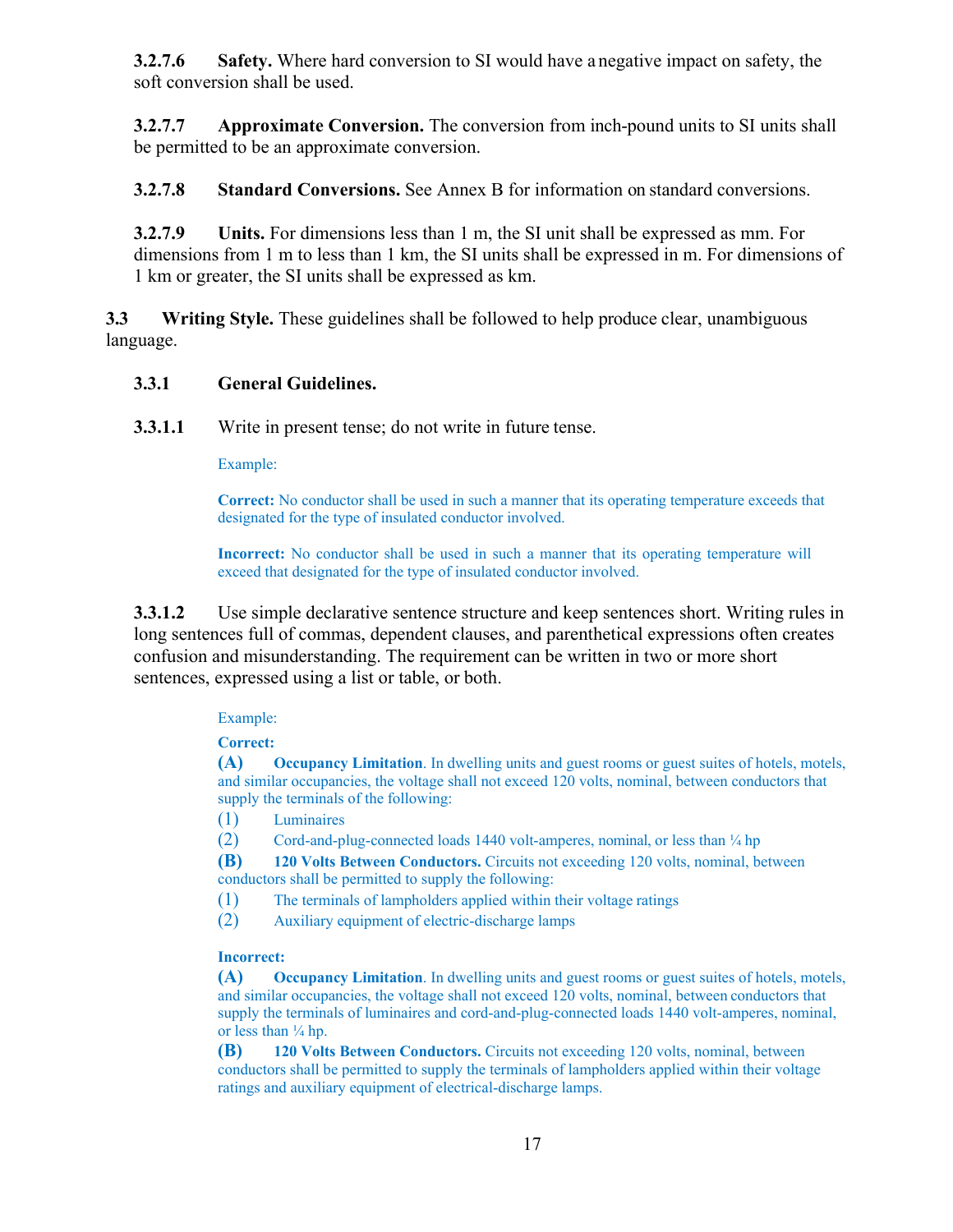**3.3.1.3** Use common words and avoid overly complex terminology (see 3.3.4).

**3.3.1.4** Use positive language, rather than negative, wherever possible.

Example:

**Correct:** Boxes used in wet locations shall be listed for wet locations.

**Incorrect:** Ordinary electrical boxes shall not be used in wet locations.

**3.3.1.5** If possible, avoid using dependent clauses, parenthetical phrases, and unclear inverted word order.

**3.3.2 Lists and Tables.** If possible, use lists or tables to present requirements, rather than long text descriptions.

**3.3.3 Plural.** Unless referring to a single item of equipment, references to electrical components and parts shall be plural rather than singular. This results in greater consistency and makes it clear that the requirement refers to *all* components or parts of a given type or class.

Examples:

| Correct                       | Incorrect                   |
|-------------------------------|-----------------------------|
| Luminaires                    | a luminaire                 |
| Receptacles                   | a receptacle                |
| Switches and circuit breakers | a switch or circuit breaker |
| Outlet boxes and enclosures   | an outlet box or enclosure  |
| Installations shall           | an installation shall       |
|                               |                             |

**3.3.4 Word Clarity.** Words and terms used in the documents shall be specific and clear in meaning, and shall avoid jargon, trade terminology, industry-specific terms, or colloquial language that is difficult to understand. Language shall be brief, clear, and emphatic. The following are examples of old-fashioned expressions and word uses that shall not be permitted:

*Above* or *below* (referring to text) — avoid using to describe the location of text.

Example:

**Correct:** ...shall be in accordance with  $250.21(A)(3)(a)$ ,  $(A)(3)(b)$ , and  $(A)(3)(c)$ .

**Incorrect:** ...shall be in accordance with (a), (b), and (c) below.

*And such, and the like* — it is preferable to rearrange the sentence to use *such as*  followed by examples.

*As allowed* — Use *allowed* instead.

*Herein* — Usually this word can be dropped without affecting clarity. Otherwise say "in this section" or whatever else is actually meant by *herein.* 

*If* — Use to indicate a condition.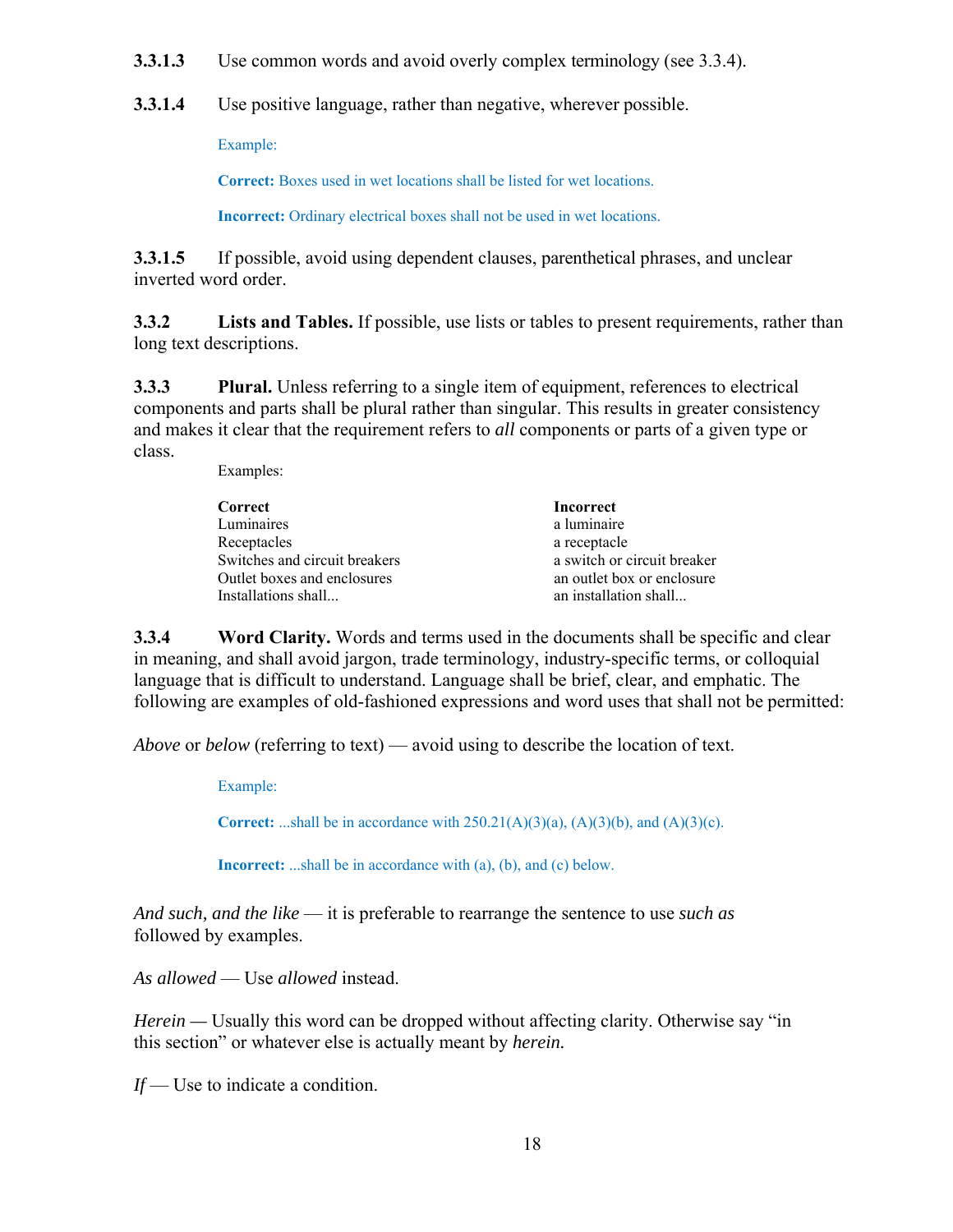*Provided that* — Use *if* instead.

*Thereof* — Rewrite sentence to say *of* or *of them*.

*Utilize —* Use *use* instead.

*When* — Use to express time.

*Where* — Use to convey a location or a situation. Not to be used to express time.

**3.3.5 Parallel Construction.** Parallel construction means stating similar requirements in similar ways for greater consistency. This helps makes the document clear for users. Lack of consistency often creates confusion, causing users to ask: *Does this difference in wording represent a different requirement? Or is it simply two different ways of trying to say the same thing?* There are several kinds of parallel construction:

# **3.3.5.1 Organization and Numbering**. See 2.4.1.

**3.3.5.2 Sections.** Different sections, within the same article, that reflect similar or closely related subjects, should have similar structures.

**3.3.5.3 Lists.** All items in a list should be parallel (that is, singular or plural, written in the same verb tense, using phrases or sentences but not a mix).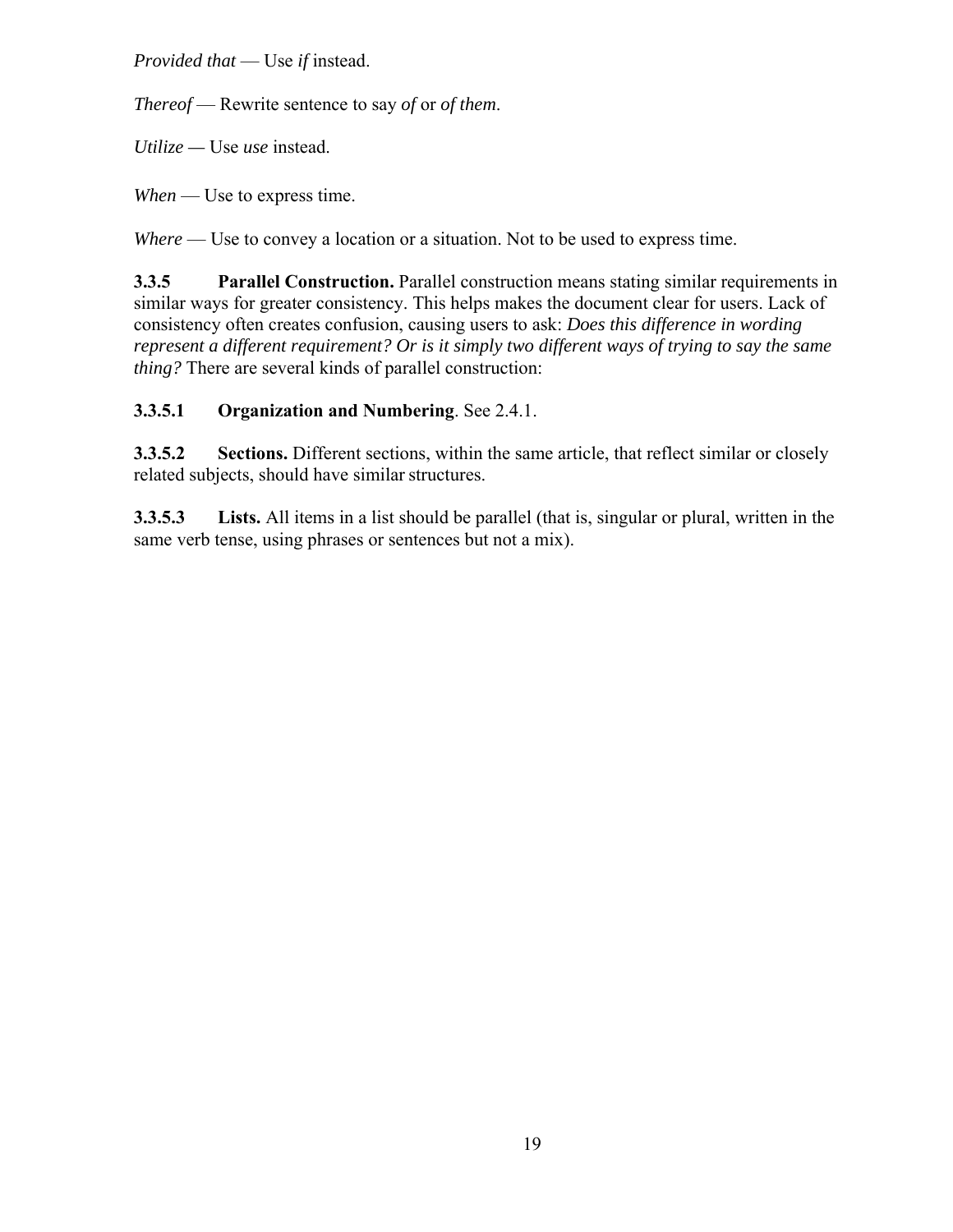# **CHAPTER 4 REFERENCES AND EXTRACTS**

# **4.1 References to Other Rules Within the Documents**.

**4.1.1 In the** *National Electrical Code (NFPA 70)***.** General requirements contained in Chapters 1 through 4 shall not be repeated in other articles of the document. Committees shall always be mindful of the structure of the document as specified in 90.3 when contemplating the inclusion of a reference to another requirement. The use of redundant references shall be avoided. Only include references to other requirements with the document.

**4.1.2 In Other Documents.** General requirements contained in Chapter 1 shall not be repeated in other articles of the document. Committees shall always be mindful of the structure of the document as specified in 90.3 when contemplating the inclusion of a reference to another requirement. The use of redundant references shall be avoided. Only include references to other requirements within the document.

**4.1.3 Reference Structure.** If used, references from documents covered by this manual shall include only the section number being referenced. The word *section*, shall not be used unless the reference is used at the beginning of a sentence. References shall indicate the subject of the rules being referenced; the subject shall follow the number. Requirements shall be referenced directly by using the phrase *in accordance with.* The phrase *in accordance with the provisions of* should not be used where referencing a requirement.

Explanatory references shall be in informational notes and shall be structured as shown, using the word "See" followed by the reference and an explanation of the reference.

Example:

Informational Note: See 250.118 for acceptable grounding means.

Informational Note: See NFPA *101*-2018, *Life Safety Code*, Section 7.8, for information on illumination of means of egress.

Informational Note: See Article 100 for the definition of *Overload.*

**4.1.4 References to a Part Within an Article.** Except for Article 100, references shall not be made to an entire article. References to parts within articles shall be permitted.

Example:

If a switch or circuit breaker serves as the disconnecting means, it shall be within sight from the motor controller and shall comply with Part IX of Article 430.

**4.2 References to Other Standards.** References to other standards shall not be contained in mandatory requirements. References to standards shall be permitted in informational notes.

**4.2.1 Informative Annex A.** Annex A shall contain two parts.

**4.2.1.1** Part I. Part I shall contain the relevant product safety standard(s) for conductors and equipment that have an associated listing (certification) requirement in the document. The annex entry shall identify the document section requiring the listed (certified) product and the number and title of the related product safety standard. The edition dates are not mandatory.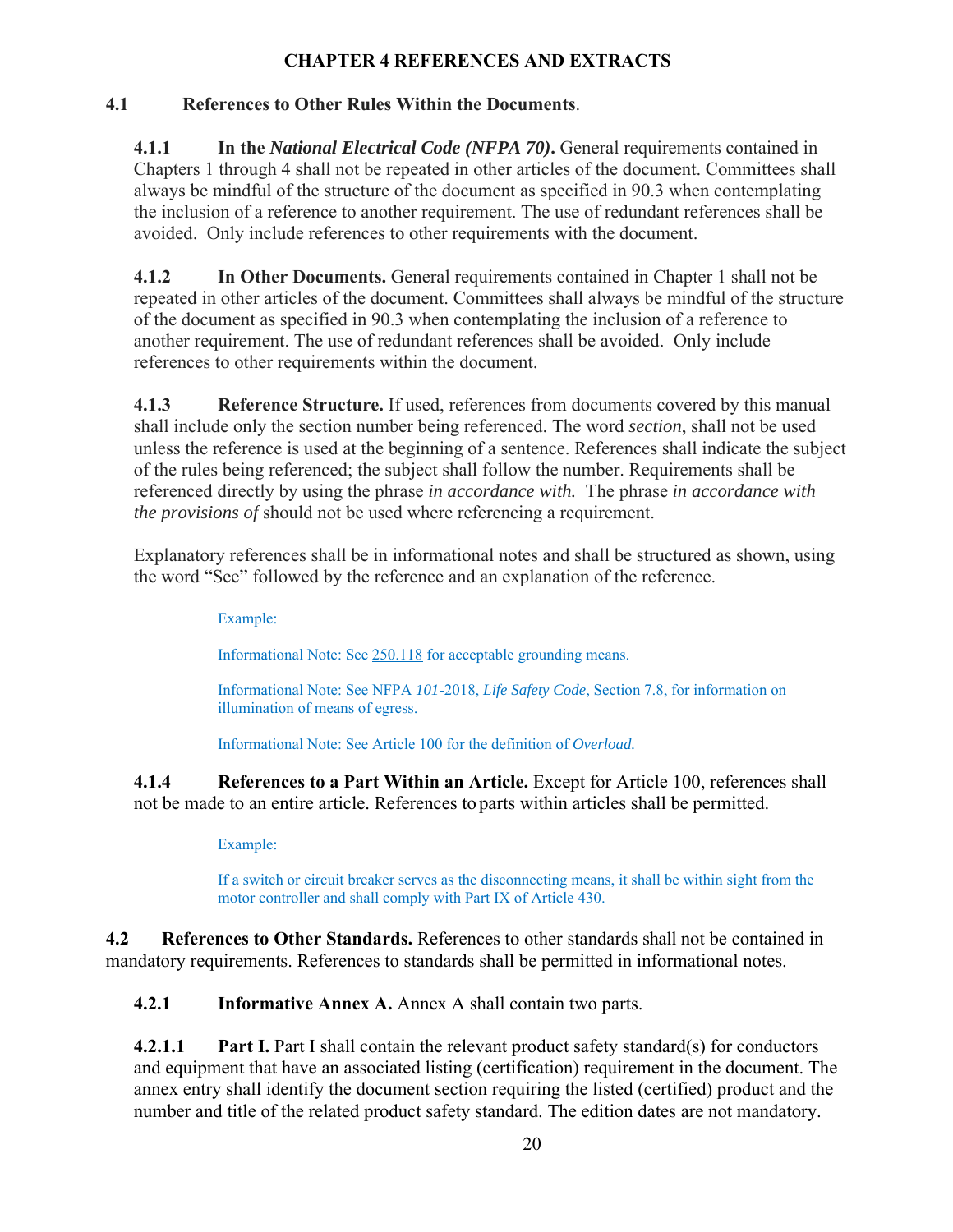**4.2.1.2 Part II.** If conductors and equipment do not have an associated listing (certification) requirement in the document, a technical committee may include the relevant product safety standard(s) as additional information in Part II of Annex A. Each informational annex entry shall identify the relevant document section and the number and title of the related product safety standard. The edition dates are not mandatory.

# **4.3 Extracted Material.**

**4.3.1 Extracted Material from an NFPA Document.** Extracting provides an advantage over multiple references to requirements contained within other NFPA documents. Extracting has the disadvantage of creating a situation where the text of the source document and the user document are not identical due to different revision cycles.

**4.3.2 Extract Requirements.** To extract material from another NFPA document, the requirements in 4.3.2.1 through 4.3.2.3 shall be met.

**4.3.2.1 Reason.** There shall be a specific technical reason for the extract.

**4.3.2.2 Context.** A section or paragraph being extracted from another document shall represent a complete thought and shall be entirely extracted. The context of the original material shall not be compromised or violated. Any editing of the extracted text shall be confined to making the style consistent with that of the *NEC Style Manual* and then only with the concurrence of the committee having primary jurisdiction. Such concurrence shall be obtained through the staff liaison for the source document.

**4.3.2.3 Identification.** If used, the number, title, and edition of the NFPA document from which extracted material is taken shall appear as the first informational note following the scope section. The document number and paragraph from which the extracted material is taken shall appear in brackets at the end of the section in which the extracted material is used.

# Example:

**Article 514 Motor Fuel Dispensing Facilities** 

# **524.1 Scope.**

This article shall apply to motor fuel dispensing facilities, marine/motor fuel dispensing facilities, motor fuel dispensing facilities located inside buildings, and fleet vehicle motor fuel dispensing facilities.

**Informational Note No. 1:** Text that is followed by a reference in brackets has been extracted from NFPA 30A-2018, *Code for Motor Fuel Dispensing Facilities and Repair Garages*. Only editorial changes were made to the extracted text to make it consistent with this *Code*.

**514.11(B) Attended Self-Service Motor Fuel Dispensing Facilities.** At attended motor fuel dispensing facilities, the devices or disconnects shall be readily accessible to the attendant. [**30A:**6.7.1]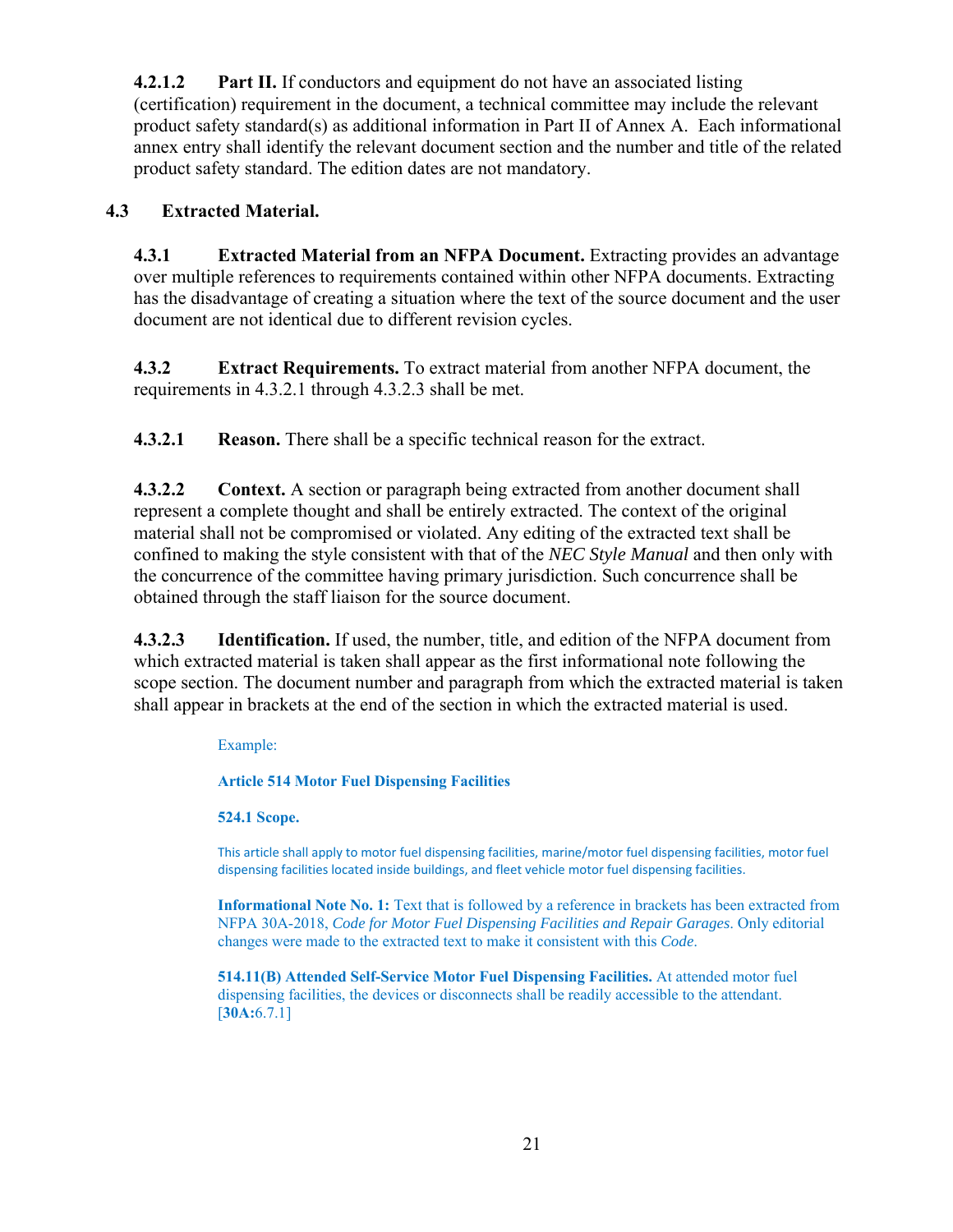### **Standard Terms**

The following list provides guidance for syntax, spelling, punctuation, and usage for many of the standard terms used in the documents. Many words are listed with an abbreviation to indicate usage. For example, adjective  $= a$ , noun  $= n$ , and verb  $= v$ .

### **A**

abovegrade (a) aboveground (a) acknowledgment (no *e*) adapter adjustable-speed (a) affect  $(v)$  = to influence; effect  $(n)$  = result air conditioner (n) air-condition (v) air-conditioning (a) airflow (a,n) airtight (a) airspace (a) air-handling (a) alternating current (n) (abbrev. ac) alternating-current (a) (abbrev. ac) American Wire Gage (abbrev. AWG) ampacity ampere (see units of measurement) 20-ampere–rated receptacle and/or (try to avoid) apparatus (singular and plural) approved arc fault (n) arc-fault (a) arrester (not *arrestor*) at least (avoid; use *not less than* to indicate minimum dimension) autoignition authority having jurisdiction (abbrev. AHJ) automatic-reset (a)

# **B**

backfeed backfill (n,v) backup (a,n) back-wiring spaces belowgrade (a) belowground (a) bipolar braid-covered (a) branch circuit (n) branch-circuit (a) branch-circuit ground-circuit branch-circuit overcurrent device buildup (n) build up (v) busbar buses busing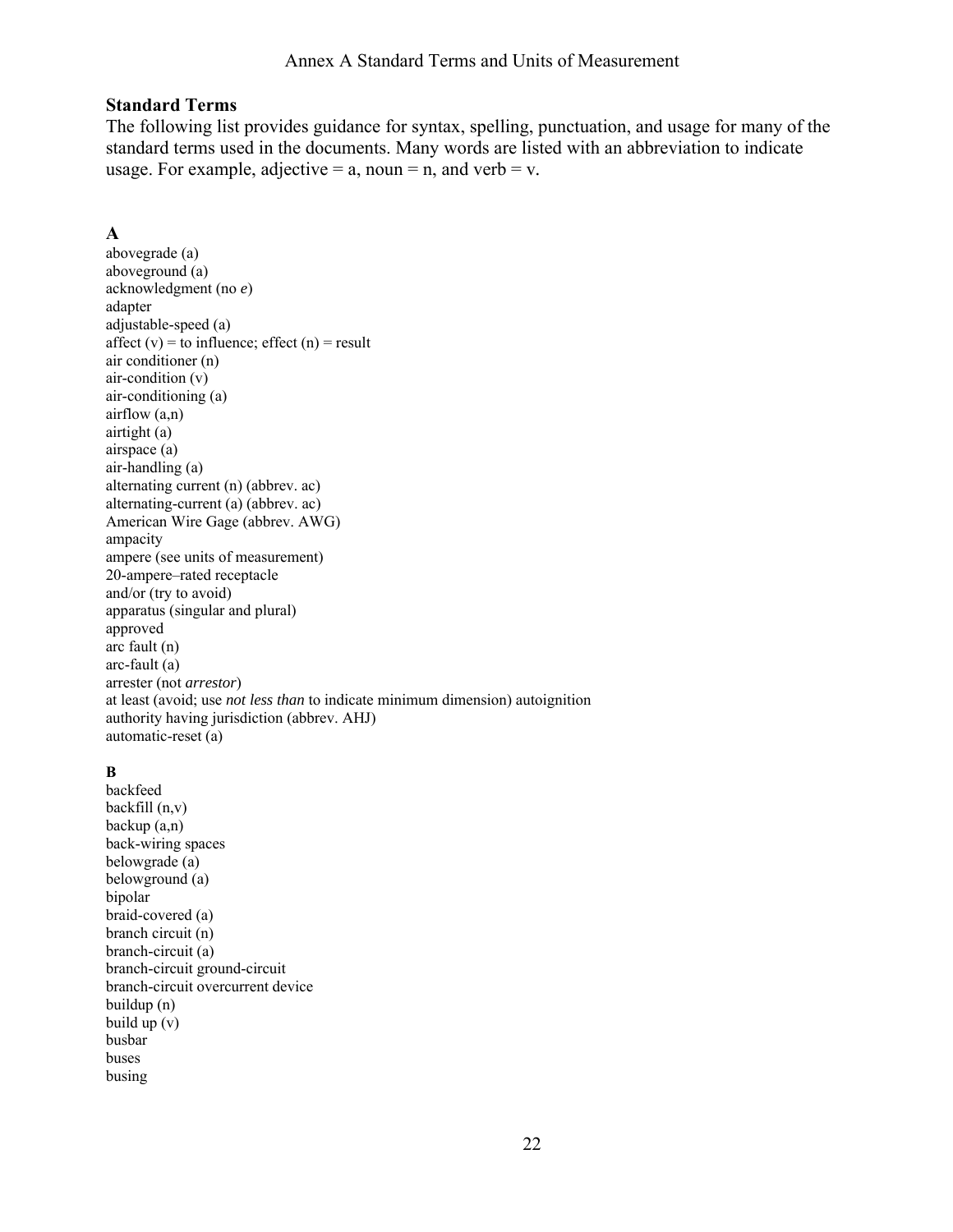#### **C**

cable tray cablebus capacitors ceiling-suspended (paddle) fan circuit-grounding connection circuit-interrupting device circuit-protective device circular mil (a) Class I location Class I, Division 2, location clean-up (n) cleanup (v) closed-circuit (a) *Code* (initial cap and italic when referring to the *NEC*) cold-storage warehouse combination-load equipment common-return (a) communications system, utilities, equipment, and so on (not *communication*) concrete-encased electrode conductive-film heating elements continuous current rating control boards control circuit (a) constant-current systems copper (Cu) copper-clad (a) cord- and plug-connected appliances corner-grounded delta systems corrosion-resistant (a) counter space counter-mounted (a) countertop crawl space cross members cross-connect arrays cross section (n) cross-sectional (a) cubic inches (in.) (see units of measurement) current-carrying (a) current-limiting (a)  $cut off (v)$ cutoff (a,n) cutouts (n)

### **D**

data (singular and plural, use with plural verb) dead-front switchboards de-energize deicing delta [use symbol  $(∆)$  in equations] delta-connected (a) delta corner grounded derating Design B motor dipole (a) direct buried (n) direct-buried (a) direct current (n) (abbrev. Dc direct-current (a) (abbrev. dc)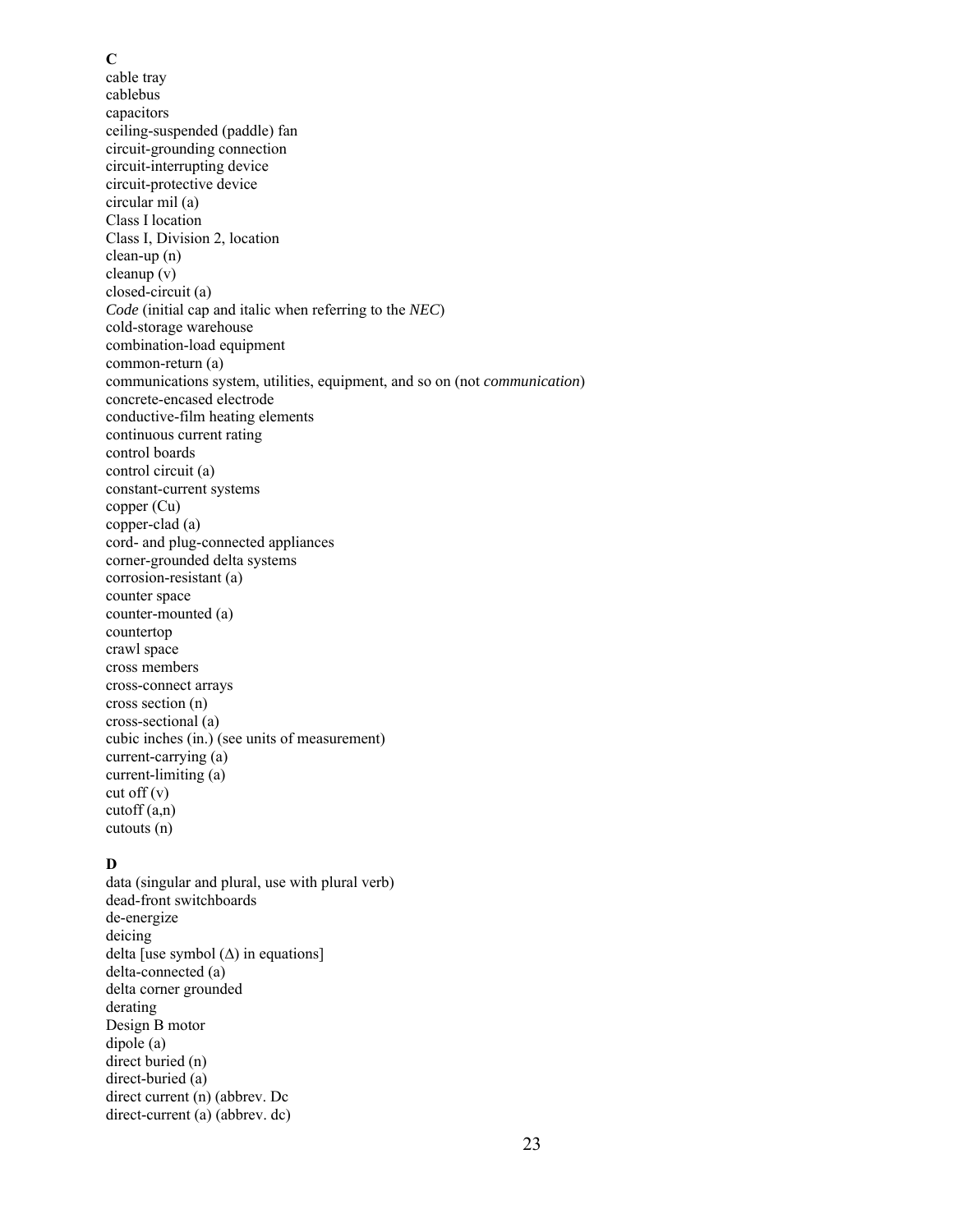disconnecting means (not disconnection means) dripproof drywall dual-element fuses ducts (as in air-handling ducts, not for use with raceways) ductwork dust-ignitionproof (a) dustproof (a) dusttight (a)

### **E**

effect (n) = result; affect (v) = to influence e.g. (avoid using, use instead *for example*) electric/electrical (use to be determined by staff) electrical (as applied to requirements, standards, codes) electric-discharge lighting energized (electrically connected to a source of voltage engine–generator set ensure (not *insure*) equipment (singular and plural) equipment grounding conductor etc. (try to avoid, use *and so on*, *and so forth*, or *such as*) Exception No. 1 (when referring to specific exception) Exception Nos. 1 and 2 (more than one exception) exception (general, lowercase if used alone) explosionproof extra-hard usage

### **F**

faceplate (n) face-up position fault-interrupting device fault–current forces fiberglass reinforced field connection box field-installed (a) fire alarm circuit fire-extinguishing equipment fire-resistant construction fireproof firestopped fixed, electric space-heating equipment fixed-load (a) fixed stage equipment flame retardant (n) flame-retardant (a) flat-top raceways fluxes foamed-in-place material forced-air system full-load current full-load rating full-voltage resistor fuseholder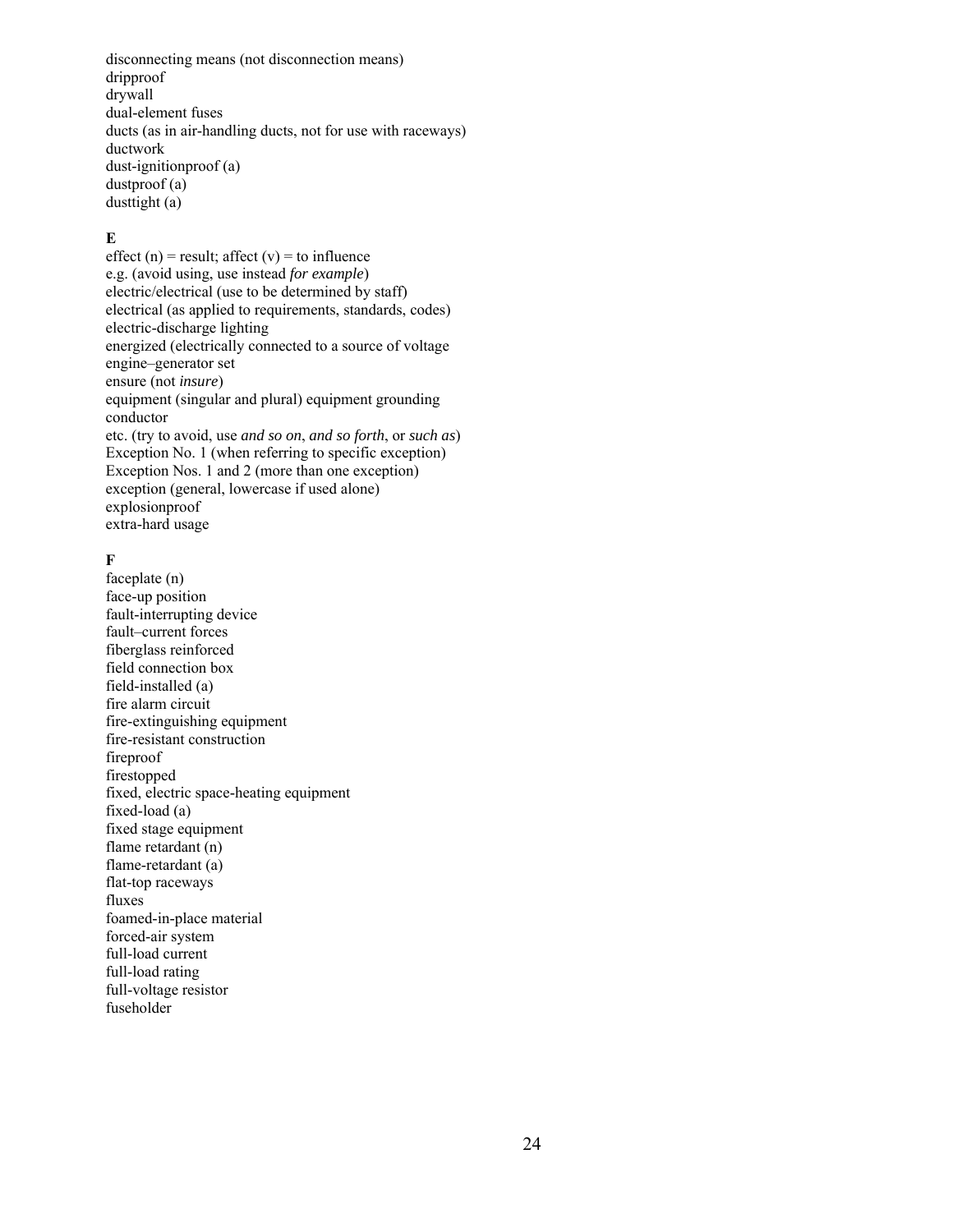### **G**

gal (plural), 3-gal (a) gas–air (a)gauge, not gage general-purpose (a) general-use (a) gray buses grain-drying systems grid-connected systems grille ground-fault circuit interrupter (n) (abbrev. GFCI) ground-fault circuit-interrupter (a) (abbrev. GFCI) ground-fault (a) ground fault (n) ground-fault protective device grounding electrode conductor guarding guest rooms

### **H**

hand-carried (n) hand-held (a) hand-supported (a) handhole (n) handlamp (n) hazardous (classified) location headroom (n) heat-generating equipment heat-resistant (a) heavy-duty (a) hertz (rather than cycles per second) (see units of measurement) high-heat type high-impedance grounded neutral system high-leg (a) high-pressure (a) high-tension (a) higher-rated (a) horsepower (see units of measurement) hour (do not abbreviate)

# **I**

i.e. (avoid using, use *that is*) if (indicates condition -- can usually be used instead of *provided*, *provided that,* or *where*) igniter ignitible (not *ignitable*) impedance impedance grounded neutral system in-between (a,n) indexes (not *indices*) informational note (lower case when used alone in text) inrush current instantaneous-trip (a) internal-combustion-driven (a)

### **K**

knob-and-tube wiring

### **L**

lampholder lead-sheathed (a)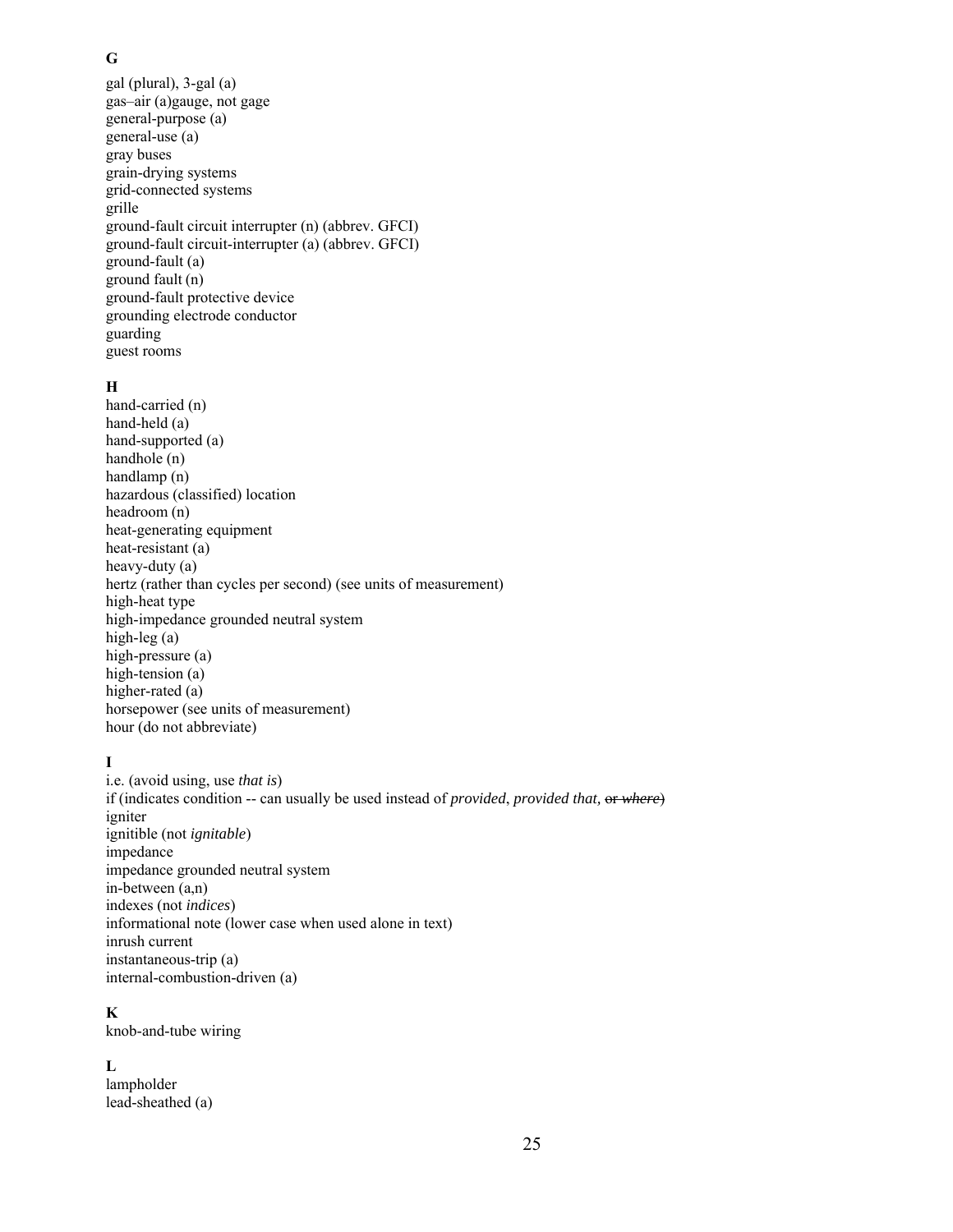less-flammable transformers let-through (n) light-emitting diode (abbrev. LED) likely (use instead of *liable*) likely to become energized -- failure of insulation on line-to-ground fault current line-to-neutral loads liquidtight (a) live parts (electric conductors, buses, terminals, or components that are uninsulated or exposed and shock hazard exists) load-interrupter (a) load-side (a) locked-rotor (a,n) locknut (n) long-time rating low-power-factor (a) low-voltage (a) lower-rated (a)

#### **M**

make-or-break (a) manhole maximum meatpacking (a,n) messenger-supported (a) metal (instead of metallic) metal-clad (a) metal-enclosed switchgear (n) metal-sheathed (a) metal-shield connectors (n) mineral-insulated (a) minimum minute (do not abbreviate) mixer–amplifier (n) motor control (a) motor-circuit switch (n) motor-compressors (n) motor-driven (a) motor-generator (a) motor-generator set (abbrev. MG set) motor-starting currents multibuilding multiconductor (instead of multiple-conductor or multi-conductor) multimedia multioutlet multiphase multipole

### **N**

nameplate nameplate rating load  $NEC$ <sup>®</sup> (always italic, with registered trademark on first reference) network-powered (a) No. 20 gauge sheet metal non–current-carrying (a) non–grounding-type (a) non–power-limited (a) nonaccessible noncontinuous noncurrent nondwelling unit (a)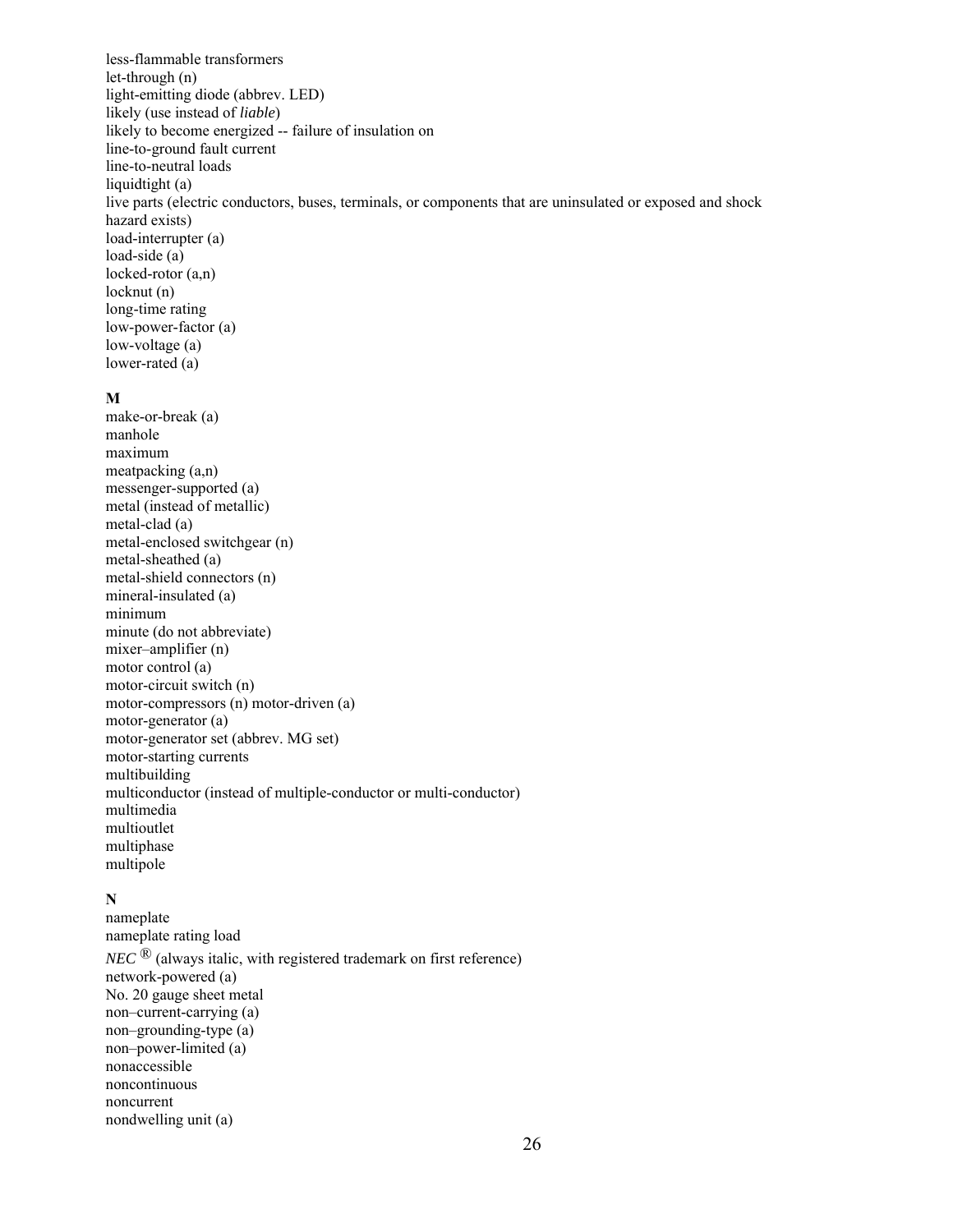nonexplosionproof nonflexible noninductive noninterchangeability nonmetallic nonmetallic-sheathed (a) nonshielded cable nontime not over (instead of *not more than*) not exceeding (instead of *not more than*) not less than

#### **O**

off-premises source oil-break (a) oil-filled reactors on-premises source open-conductor supports open-resistance (a) optical fiber (a) other than a dwelling unit (avoid, use *nondwelling*) overcurrent device overcurrent protective device overtemperature (n) over-temperature (a) overvoltage (n)

# **P**

panelboard parallel (instead of multiple conductors) part-winding start induction pendant phase-to-phase (a) photovoltaic plug-in units pole-mounted (a) positive-pressure ventilation power conversion system (abbrev. PCS) power factor (abbrev. PF) power-conditioning unit (abbrev. PCU) power-limited (a) power-supply cord practicable (means feasible) practical (means useful) pre-amplifier pressure terminal connectors pressure splicing connectors protection against physical damage (state conditions) protector PVC-coated (a)

### **R**

raceway re-fused (a) rectifier-derived dc system remote-control (a) resistance temperature device (abbrev. RTD) resistor revolutions per minute (abbrev. rpm)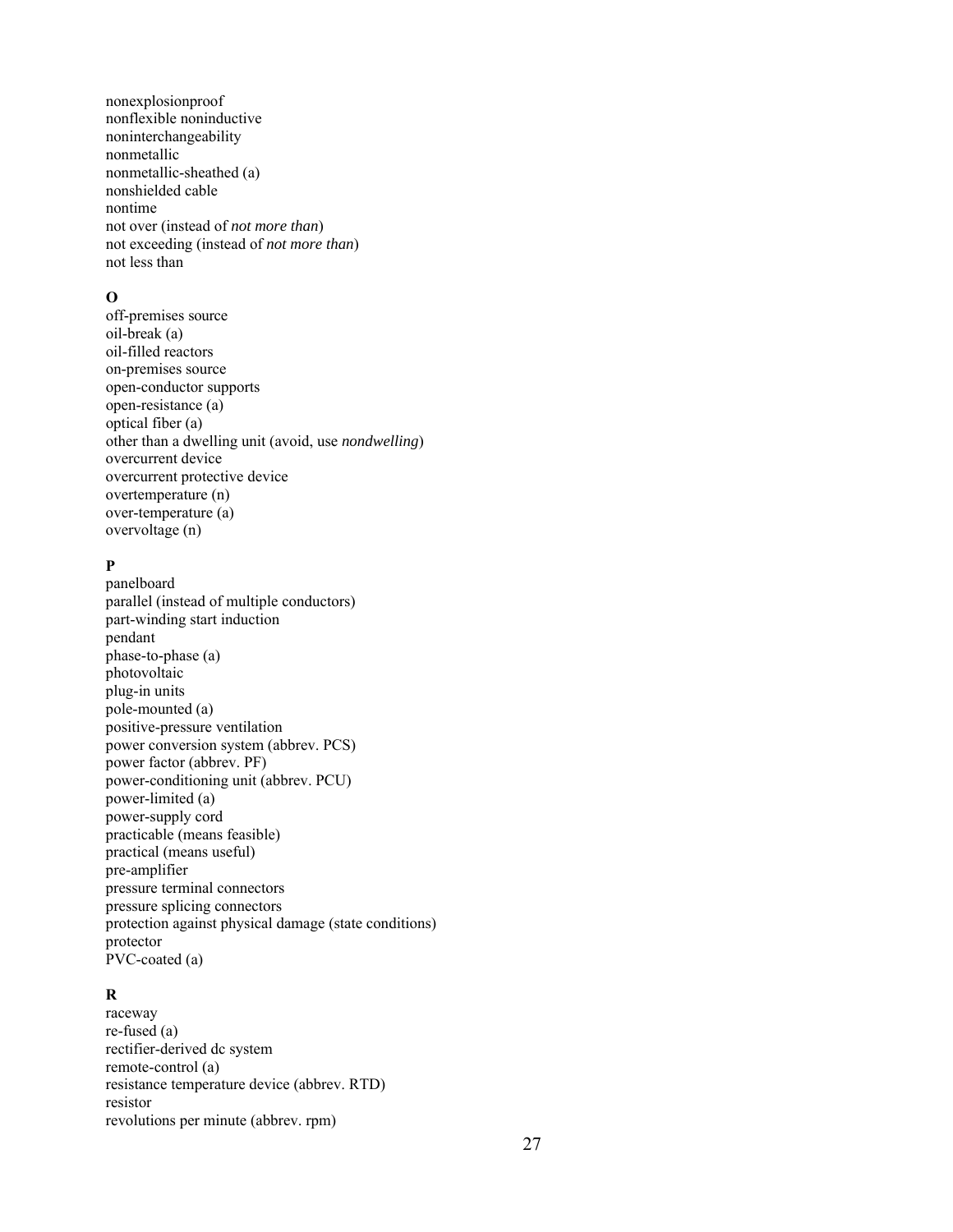road show (a,n) root-mean-square (a) runoff (n)

### **S**

screw shell screw shell devices second (referring to time; do not abbreviate) secondary-circuit fault protection secondary-to-primary (a) semiconducting (a) service-disconnect enclosure service disconnecting means service-drop conductors s service-entrance conductors service-lateral conductors service-supplied ac (a) set screw type (a) set screw (n) sheet metal (a) short circuit (n) short-circuit and ground-fault protective device short-circuit current ratings short-time duty shunt-trip sidelight side-wiring spaces silicon controlled rectifier (abbrev. SCR) single-conductor cable single-phase (not 1-phase, but 2-phase, 3-phase, etc.) single-pole (a) skin-effect heating small-appliance branch circuit solid-state (a) space-heating equipment specific-purpose (a) stage-lighting (a) stage set lighting steady-state current steel-frame (a) storage battery charging equipment strain-relief (a) strut-type (a) sunlight-resistant (a) sunroom supply-side equipment surface metal raceway surge arrester (n) surge-arrester (a) surge-protective capacitors switchboards

### **T**

tamper-resistant (a) temperature-rated (a) tenpenny nail that (use where phrase is directly related to statement; do not set off with comma) through (instead of *thru* or *from* and *to*) time-current characteristics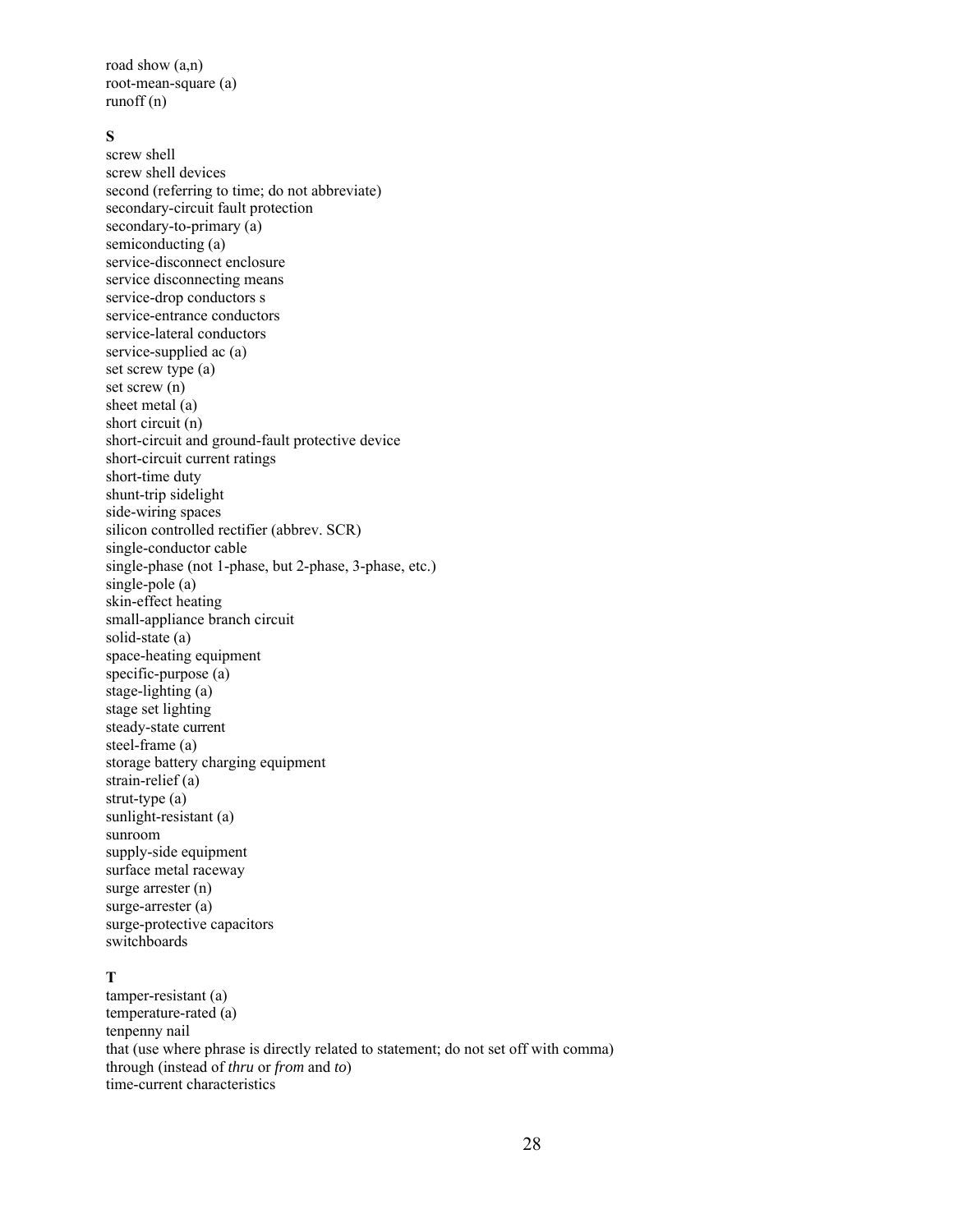time-delay fuse toward (not towards) trip-type (a) turnbuckle (n) Type MI cable

### **U**

under-carpet (a) upon (overused, try to avoid; *on* usually correct)

### **V**

voltage voltage-drop (a) volt (see units of measurement) voltmeter

### **W**

wall switch-controlled (a) weatherproof wet-pit  $(n)$ when (condition of time) where (location or situation) which (additional information in a phrase; set off with commas) 3-wire (a) wire-bending space workmanlike (avoid, unenforceable) workplace workspace wye circuit (n) wye-connected (a)

### **X**

X-ray (not X-Ray)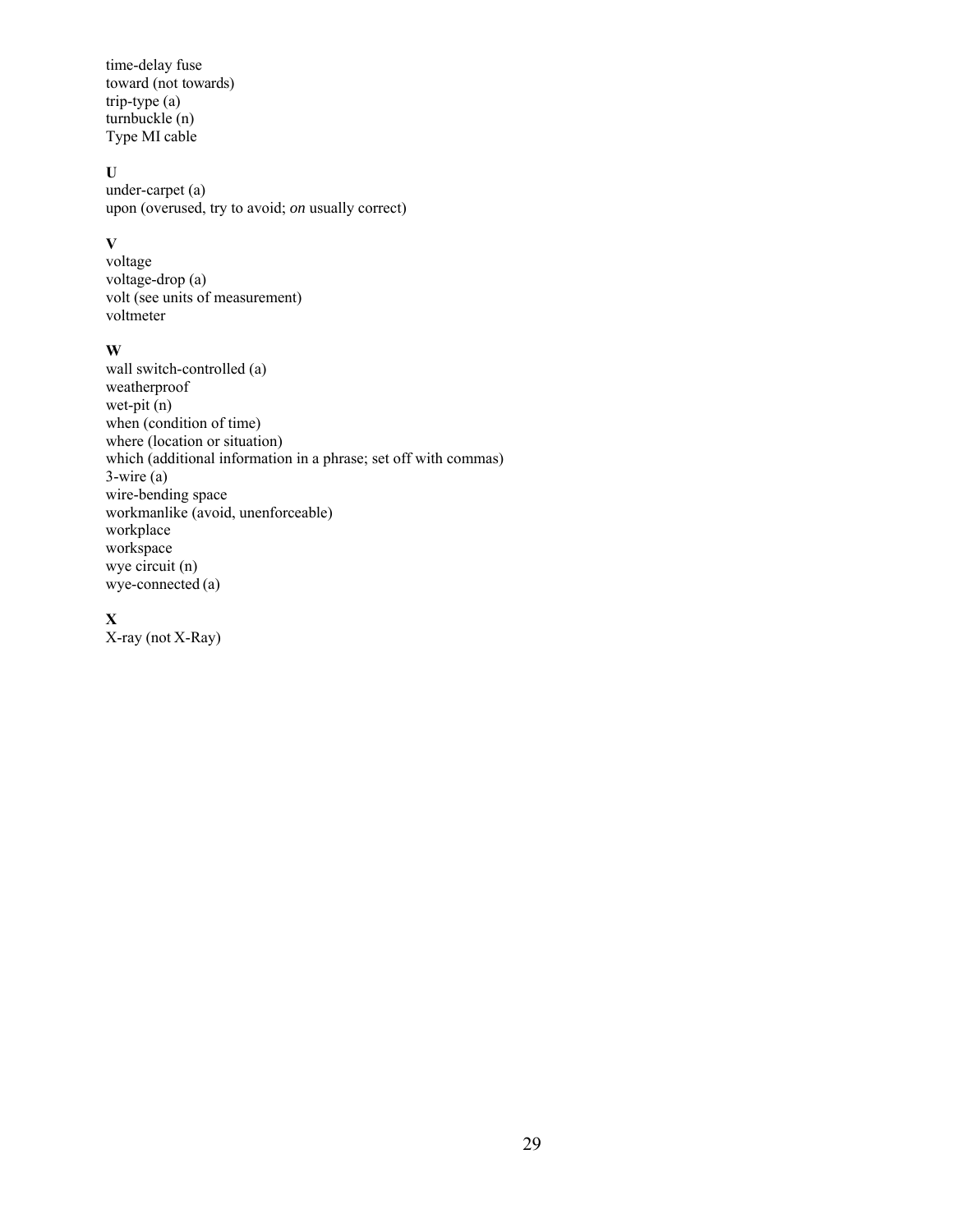# **Units of Measurement**

In the text, all units of measure, when accompanied by a number value, will be styled as follows:

| feet (foot)                        | ft                                           |
|------------------------------------|----------------------------------------------|
| meter                              | m                                            |
| inch                               | in.                                          |
| centimeter                         | cm                                           |
| millimeter                         | mm                                           |
| square feet                        | ft <sup>2</sup>                              |
| square meter                       | m <sup>2</sup>                               |
| square inch                        | in.                                          |
| square centimeter                  | $\text{cm}^2$                                |
| square millimeter                  | mm <sup>2</sup>                              |
| cubic feet per minute              | $ft^3/min$                                   |
| pounds                             | 1b                                           |
| kilograms                          | kg                                           |
| $\rm ^{\circ}C$<br>degrees Celsius |                                              |
| $\circ$ F<br>degrees Fahrenheit    |                                              |
| degree (angle)                     | degrees                                      |
| percent                            | percent                                      |
| thousand circular mils             | kcmil                                        |
| horsepower                         | hp (spelled out in heads)                    |
| hertz                              | Hz                                           |
| kilovolt                           | kV                                           |
| kilowatt                           | kW                                           |
| kilovolt-amperes                   | kVA                                          |
| kilovolt-amperes reactive          | kVAr                                         |
| volt                               | volt [abbreviate volt $(V)$ when used with a |
| number to mean rating              |                                              |
| ampere                             | ampere                                       |
| watt                               | watt                                         |
| volt-ampere                        | volt-ampere (spell out in heads)             |
| megavoltampere                     | <b>MVA</b>                                   |
| milliampere                        | mA                                           |
| millivolt                          | mV                                           |
| millivoltampere                    | mVA                                          |
| milliwatt                          | mW                                           |
| micrometer                         | m                                            |
| microjoule                         | mJ                                           |
| joule                              | J                                            |
| kilojoule                          | kJ                                           |
| gallon                             | gal                                          |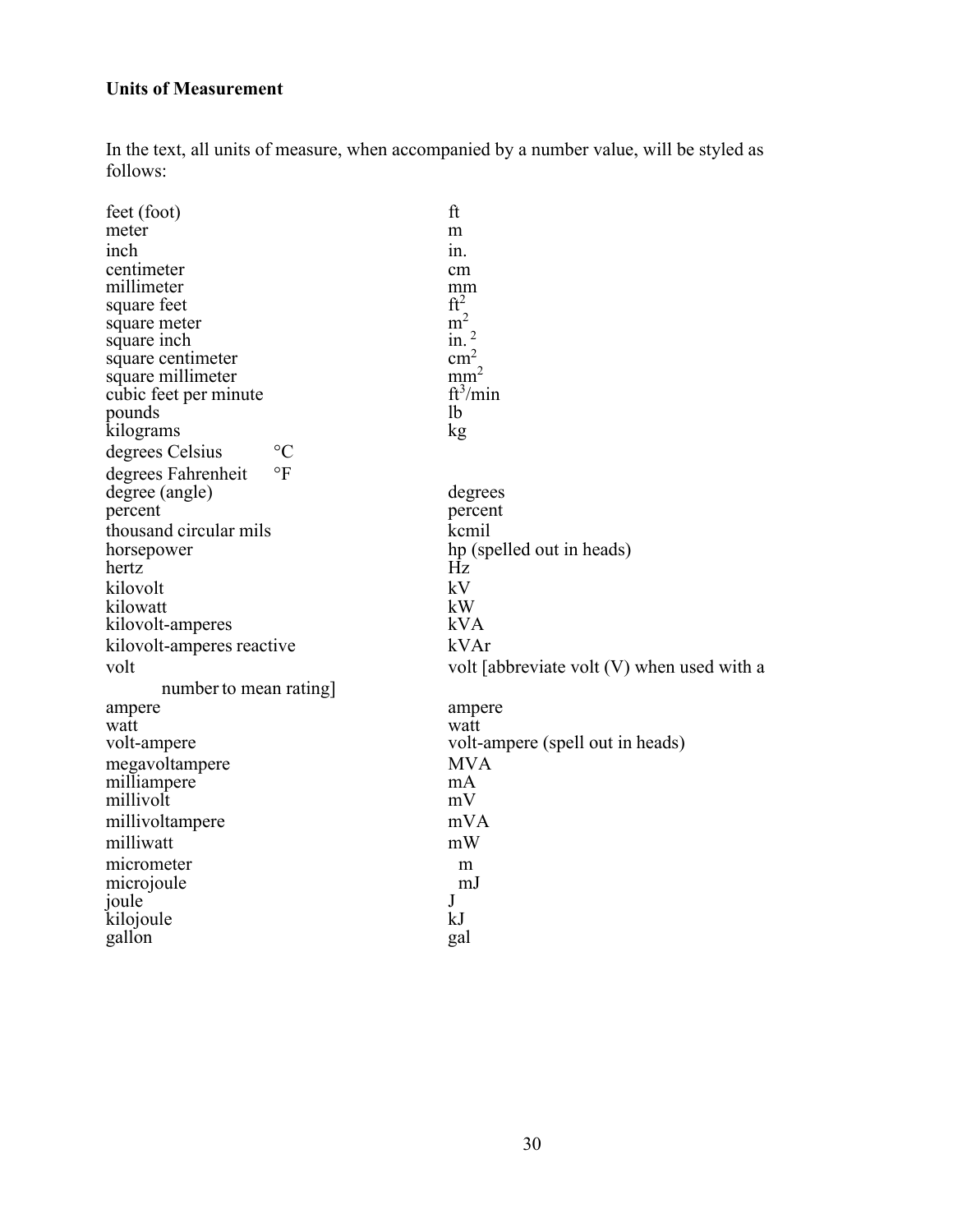# **Display text (tables, figure callouts, equations, and examples)**

Units of measure are abbreviated as follows in display text. Exception: If units are used without a number preceding in a table title or table column head, units should be spelled out.

| kilovolt               | kV              |
|------------------------|-----------------|
| kilowatt               | kW              |
| volt                   | V               |
| ampere                 | A               |
| volt-ampere            | <b>VA</b>       |
| kilovolt-ampere        | kVA             |
| percent                | $\frac{0}{0}$   |
| thousand circular mils | kcmil           |
| degrees Celsius        | $\rm ^{\circ}C$ |
| degrees Fahrenheit     | $\circ$ F       |

# **Hyphenation**

Hyphenate all units of measurement when used as adjectives before a noun, except when multiple units of measurement are used in the same phrase.

| Example: | a $5.5$ -kW, 240-volt dryer   |  |
|----------|-------------------------------|--|
|          | $a$ 2 in. x 2 in. x 2 in. box |  |

# **Numbers**

0.1 (use place-holding number before decimal) 0 through 2000 (use *through* to express range) 1000 (no comma in 4-digit numbers) 10,000 2 ½ (use case fraction) first (not 1st)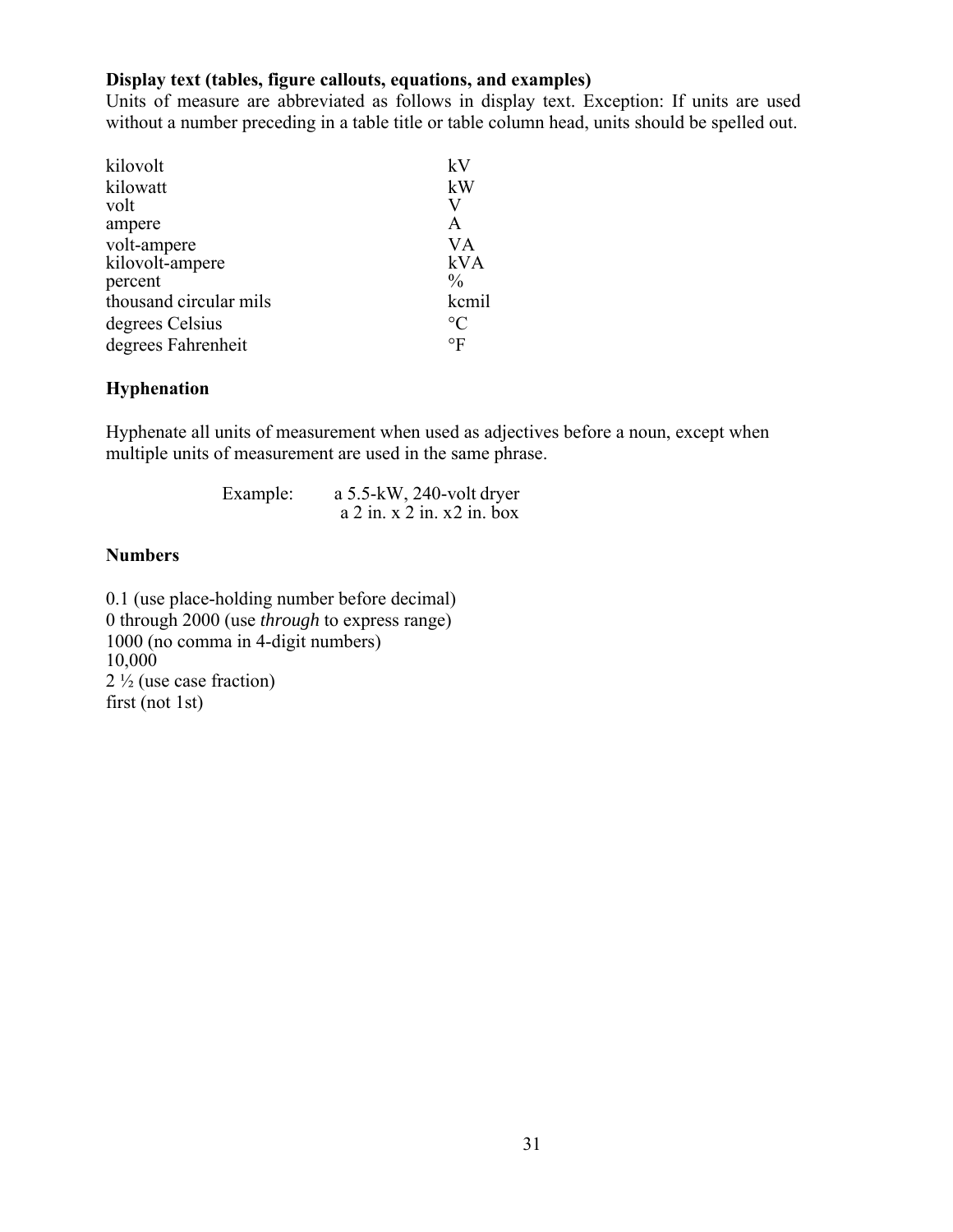# **Annex B**

# **Conversion Reference Table**

| U.S. Customary Unit              | Existing SI Unit     | Proposed SI Unit    | Equivalent U.S. Unit  |
|----------------------------------|----------------------|---------------------|-----------------------|
| $1/32$ in.                       |                      | $0.8 \text{ mm}$    | $0.031$ in.           |
| $\overline{0.06}$ in.            | $\overline{1.52}$ mm | $\overline{1.5}$ mm | $0.059$ in.           |
| $0.0625$ in.                     | $1.59$ mm            | $1.59$ mm           | $0.063$ in.           |
| $\frac{1}{16}$ in.               |                      | $1.6 \text{ mm}$    | $0.063$ in.           |
| $0.090$ in.                      | $2.29$ mm            | $2.3 \text{ mm}$    | $0.091$ in.           |
| $\frac{1}{8}$ in.                | 3.18 mm              | $3 \text{ mm}$      | $0.118$ in.           |
| $\frac{1}{4}$ in.                | 6.35 mm              | 6 mm                | $0.24$ in.            |
| $0.375$ in.                      | $9.52$ mm            | $9.5 \text{ mm}$    | $0.374$ in.           |
| $\frac{3}{8}$ in.                |                      | $10 \text{ mm}$     | $0.394$ in.           |
| $\frac{1}{2}$ in.                | 12.7 mm              | 13 mm               | $0.51$ in.            |
| $\frac{5}{8}$ in.                | 15.87 mm             | $\overline{16}$ mm  | $0.63$ in.            |
| $\frac{3}{4}$ in.                | 19 mm                | 19 mm               | $0.75$ in.            |
| $15/16$ in.                      | 23.8 mm              | 24 mm               | $0.945$ in.           |
| $1$ in.                          | 25.4 mm              | $25 \text{ mm}$     | $0.98$ in.            |
| $1\frac{1}{4}$ in.               | $\overline{3}1.8$ mm | 32 mm               | $\overline{1.26}$ in. |
| $1\frac{1}{2}$ in.               | 38 mm                | 38 mm               | 1.50 in.              |
| $1\frac{3}{4}$ in.               | $\overline{44.5}$ mm | $45 \text{ mm}$     | $1.77$ in.            |
| $\frac{1}{1}$ / <sub>8</sub> in. |                      | 48 mm               | 1.89 in.              |
| $2$ in.                          | 50.8 mm              | $\overline{50}$ mm  | $\overline{1.97}$ in. |
| $\frac{1}{2}$ $\frac{1}{8}$ in.  |                      | 54 mm               | 2.13 in.              |
| $2\frac{1}{4}$ in.               |                      | 57 mm               | 2.24 in.              |
| $2^{3}/_{8}$ in.                 |                      | <b>60 mm</b>        | 2.36 in.              |
| $\overline{2}$ $\frac{1}{2}$ in. | 64 mm                | 65 mm               | 2.56 in.              |
| $3$ in.                          | <b>76 mm</b>         | <b>75 mm</b>        | 2.95 in.              |
| $3\frac{1}{2}$ in.               |                      | 90 mm               | 3.54 in               |
| $3\frac{3}{4}$ in.               |                      | $\overline{95}$ mm  | 3.74 in.              |
| $\overline{4}$ in.               | 102 mm               | 100 mm              | 3.94 in.              |
| $4\frac{1}{2}$ in.               |                      | 115 mm              | 4.53 in.              |
| $4 \frac{11}{16}$ in.            |                      | $\overline{120}$ mm | 4.72 in.              |
| $5$ in.                          |                      | 125 mm              | 4.92 in.              |
| $5\frac{1}{2}$ in.               |                      | 140 mm              | 5.51 in.              |
| 6 in.                            | 152 mm               | 150 mm              | 5.91 in.              |
| $6\frac{1}{2}$ in                |                      | $165$ mm            | 6.5 in.               |
| $7$ in                           |                      | 175 mm              | 6.89 in               |
| $7\frac{1}{2}$ in.               |                      | 190 mm              | 7.48                  |
| 8 in.                            | 203 mm               | 200 mm              | 7.87 in.              |
| $8\frac{1}{2}$ in.               |                      | $215 \text{ mm}$    | 8.46 in.              |
| 9 in.                            | 229 mm               | $225 \text{ mm}$    | 8.86 in.              |
| 10 in.                           |                      | 250 mm              | 9.84 in.              |
| $11 \frac{1}{2}$ in.             |                      | $290$ mm            | 11.42 in.             |
| 12 in.                           | 305 mm               | 300 mm              | 11.81 in.             |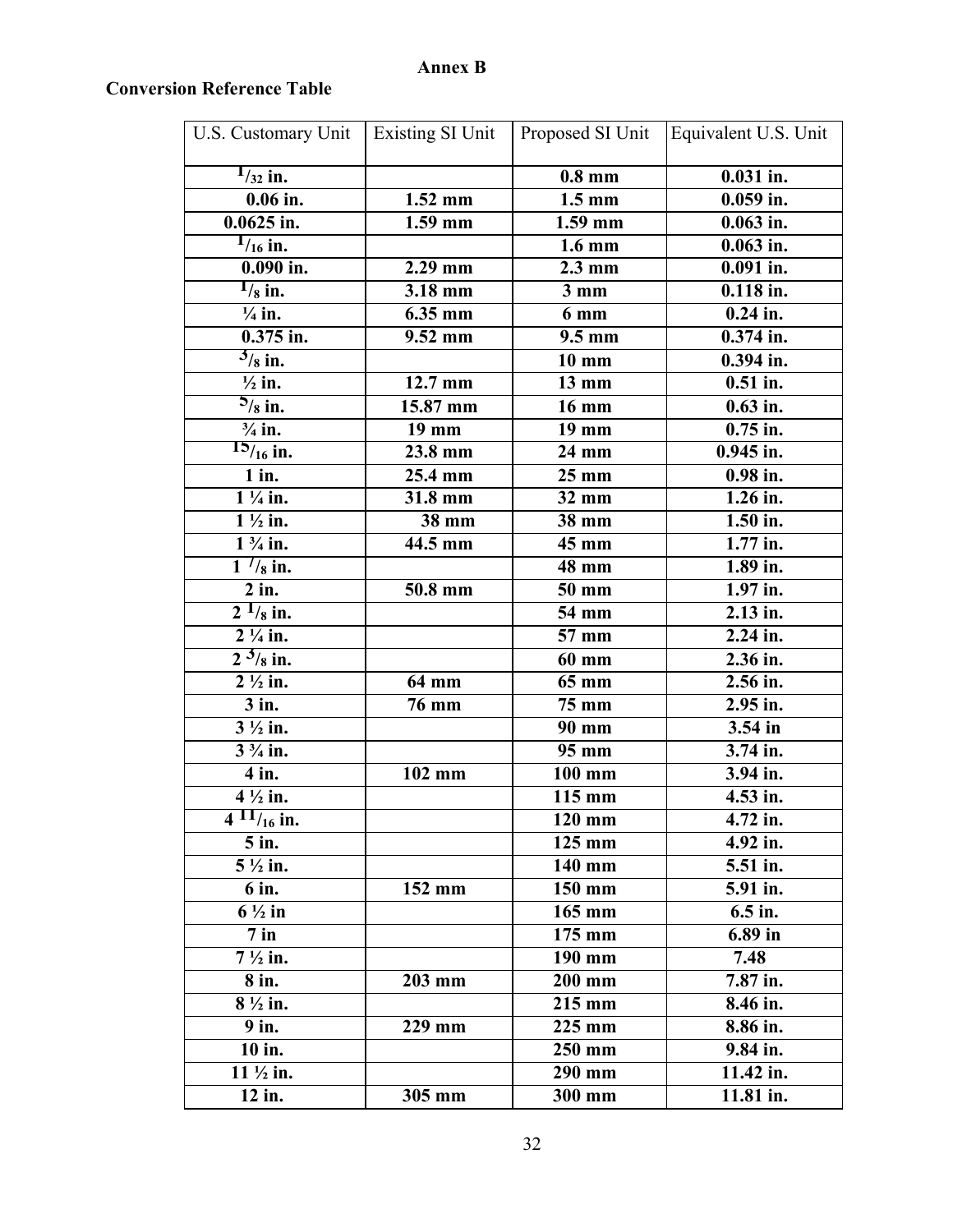| 13 in.              |                   | 325 mm              | 12.8 in.   |
|---------------------|-------------------|---------------------|------------|
| 14 in.              |                   | $350$ mm            | 13.78 in.  |
| 15 in.              | 381 mm            | 375 mm              | 14.76 in.  |
| $\overline{16}$ in. | 406 mm            | $\overline{4}00$ mm | 15.75 in.  |
| $\overline{17}$ in. |                   | 425 mm              | 16.73 in.  |
| 18 in.              | 457 mm            | 450 mm              | 17.72 in.  |
| 19 in.              |                   | 475 mm              | 18.7 in.   |
| 20 in.              |                   | 500 mm              | 19.69 in.  |
| 22 in.              | 557 mm            | 550 mm              | 21.65 in.  |
| 24 in.              | 610 mm            | 600 mm              | 23.62 in.  |
| $\overline{26}$ in. | 659 mm            | 650 mm              | 25.59 in.  |
| 27 in.              |                   | 675 mm              | 26.57 in.  |
| 30 in.              | 762 mm            | 750 mm              | 29.53 in.  |
| 36 in.              | 914 mm            | 900 mm              | 35.73 in.  |
| 38 in.              |                   | $\overline{9}50$ mm | 37.40 in   |
| 40 in.              | $1.02 \text{ m}$  | 1.0 <sub>m</sub>    | 39.37 in.  |
| $\overline{42}$ in. | $1.07$ m          | 1.0 <sub>m</sub>    | 39.37 in.  |
| 44 in.              |                   | 1.1 <sub>m</sub>    | 43.30 in.  |
| 54 in.              |                   | 1.4 <sub>m</sub>    | 55.12 in.  |
| 96 in.              | $2.44 \text{ m}$  | 2.5 <sub>m</sub>    | 98.43 in.  |
| 1 <sub>ft</sub>     | 305 mm            | 300 mm              | $0.98$ ft  |
| $2$ ft              | 610 mm            | 600 mm              | $1.97$ ft  |
| $2\frac{1}{2}$ ft   | 762 mm            | 750 mm              | $2.46$ ft  |
| 3 <sub>ft</sub>     | 914 mm            | 900 mm              | $2.95$ ft  |
| $3.5$ ft            | $1.07$ m          | 1.0 <sub>m</sub>    | $3.28$ ft  |
| 4 <sub>ft</sub>     | $1.22 \text{ m}$  | $1.2 \text{ m}$     | 3.94 ft    |
| $4\frac{1}{2}$ ft   | 1.37 <sub>m</sub> | 1.4 <sub>m</sub>    | $4.59$ ft  |
| 5 <sub>ft</sub>     | $1.52 \text{ m}$  | 1.5 <sub>m</sub>    | 4.92 ft    |
| $5\frac{1}{2}$ ft   | $1.68 \text{ m}$  | 1.7 <sub>m</sub>    | 5.58 ft    |
| 6 ft                | $1.83$ m          | 1.8 <sub>m</sub>    | 5.91 ft    |
| 6 ft 6 in.          |                   | 2.0 <sub>m</sub>    | $6.56$ ft  |
| $6\frac{1}{2}$ ft   | 1.98 <sub>m</sub> | 2.0 <sub>m</sub>    | $6.56$ ft  |
| 6 ft 7 in.          | 2.0 <sub>m</sub>  | 2.0 <sub>m</sub>    | $6.56$ ft  |
| 7 <sub>ft</sub>     | $2.13 \text{ m}$  | 2.1 <sub>m</sub>    | 6.89 ft    |
| 7 ft 6 in.          | $2.29 \text{ m}$  | $2.3 \text{ m}$     | $7.55$ ft  |
| 8 ft                | $2.44 \text{ m}$  | 2.5 <sub>m</sub>    | 8.20 ft    |
| 9 ft                | $2.74 \text{ m}$  | 2.7 <sub>m</sub>    | $8.858$ ft |
| 10 ft               | $3.05 \text{ m}$  | 3.0 <sub>m</sub>    | 9.84 ft    |
| $12$ ft             | 3.66 <sub>m</sub> | 3.7 <sub>m</sub>    | 12.14 ft   |
| $14$ ft             | 4.27 <sub>m</sub> | 4.3 <sub>m</sub>    | 14.11 ft   |
| 15 <sub>ft</sub>    | 4.57 m            | 4.5 <sub>m</sub>    | 15.09 ft   |
| $16$ ft             | 4.88 m            | 4.9 <sub>m</sub>    | 16.08 ft   |
| 17 <sub>ft</sub>    | $5.2 \text{ m}$   | 5.2 <sub>m</sub>    | 17.06 ft   |
| 18 <sub>ft</sub>    | 5.49 m            | 5.5 <sub>m</sub>    | 18.05 ft   |
| $20$ ft             | 6.1 <sub>m</sub>  | 6.0 <sub>m</sub>    | 19.69 ft   |
| $21$ ft             | 6.4 <sub>m</sub>  | 6.4 <sub>m</sub>    | 20.997 ft  |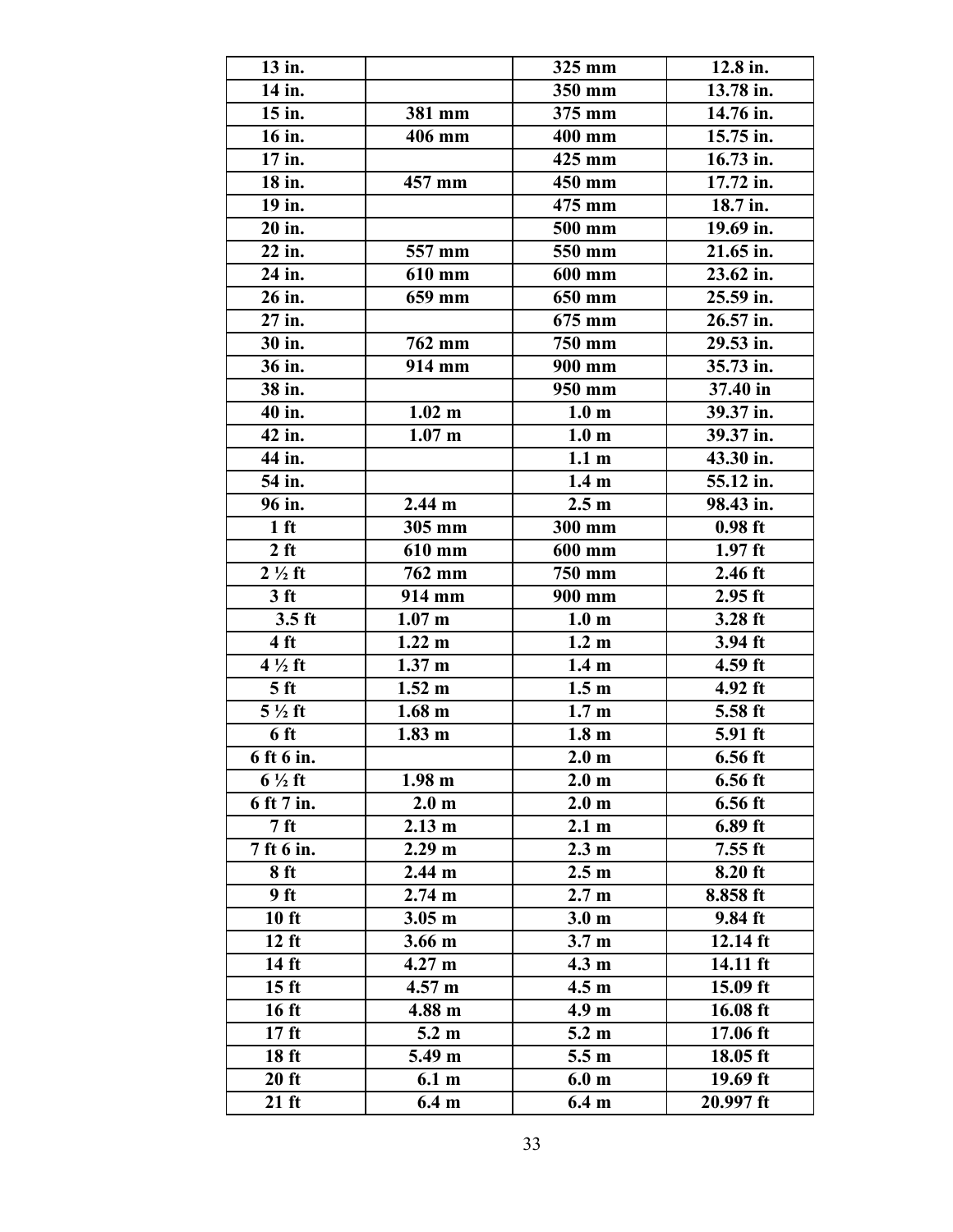| $22$ ft          | 6.7 <sub>m</sub>  | 6.7 <sub>m</sub> | 21.98 ft   |
|------------------|-------------------|------------------|------------|
| $25$ ft          | $7.62 \text{ m}$  | 7.5 <sub>m</sub> | $24.61$ ft |
| $27$ ft          | $8.23 \text{ m}$  | 8.0 <sub>m</sub> | $26.25$ ft |
| $30$ ft          | $9.14 \text{ m}$  | 9.0 <sub>m</sub> | $29.53$ ft |
| 35 <sub>ft</sub> | $10.67 \text{ m}$ | 11 <sub>m</sub>  | 36.09 ft   |
| $40$ ft          | $12.2 \text{ m}$  | 12 <sub>m</sub>  | 39.37 ft   |
| $50$ ft          | $15.2 \; m$       | 15 <sub>m</sub>  | $49.22$ ft |
| 60 ft            |                   | 18 <sub>m</sub>  | 59.06 ft   |
| <b>70 ft</b>     |                   | 21 <sub>m</sub>  | 68.9 ft    |
| 75 ft            | 23 <sub>m</sub>   | 23 <sub>m</sub>  | 75.46 ft   |
| 80 ft            | $24.4 \text{ m}$  | 25 <sub>m</sub>  | $82$ ft    |
| $100$ ft         | $30.5 \text{ m}$  | 30 <sub>m</sub>  | 98.43 ft   |
| $135$ ft         |                   | 41 m             | 134.48 ft  |
| $140$ ft         | $42.7 \text{ m}$  | 42 m             | 137.76 ft  |
| $150$ ft         |                   | 45 <sub>m</sub>  | 147.65 ft  |
| $200$ ft         | 61 m              | 60 m             | 196.86 ft  |
| 1000 ft          | $305 \text{ m}$   | $300 \text{ m}$  | 984.3 ft   |